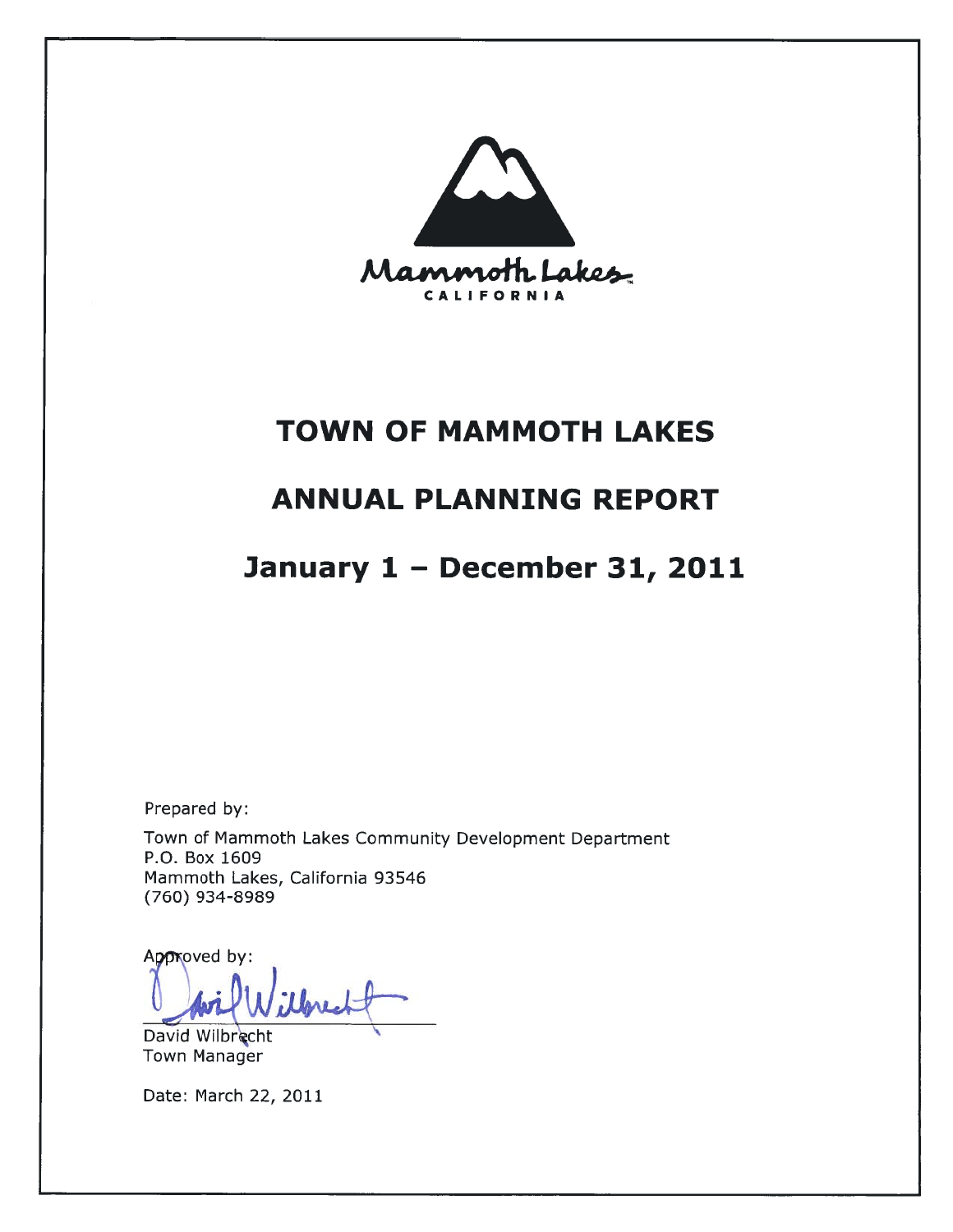# **INTRODUCTION AND PURPOSE**

California Government Code Section 65400(a) requires local planning agencies to: "Investigate and make recommendations to the legislative body regarding reasonable and practical means for implementing the general plan or element of the general plan, so that it will serve as an effective guide for orderly growth and development, preservation and conservation of open-space land and natural resources, and the efficient expenditure of public funds relating to the subjects addressed in the general plan."

An annual report including the following information is required to be prepared and submitted to the Mammoth Lakes Town Council, Office of Planning and Research, and the Department of Housing and Community Development (HCD) by April 1<sup>st</sup> of each year:

- 1. The status of the general plan and progress in its implementation;
- 2. The Town's progress in meeting its share of the regional housing needs;
- 3. Local efforts to remove governmental constraints to the maintenance, improvement, and development of housing; and
- 4. The degree to which the Town's approved general plan complies with the State General Plan Guidelines and the date of last revision to the general plan.

In addition to the above-listed required information, the Community Development Department has included additional content in this report that is locally relevant including planning activities, programs, and permits.

The purpose of this report is to inform the Town Council and the community of Mammoth Lakes about the status of implementing the General Plan, housing issues, and development in Mammoth Lakes. The report should be used to identify what necessary adjustments, if any, should be made to further implement the General Plan in the upcoming year.

This report summarizes the planning activities for the Town of Mammoth Lakes from January 1 to December 31, 2011.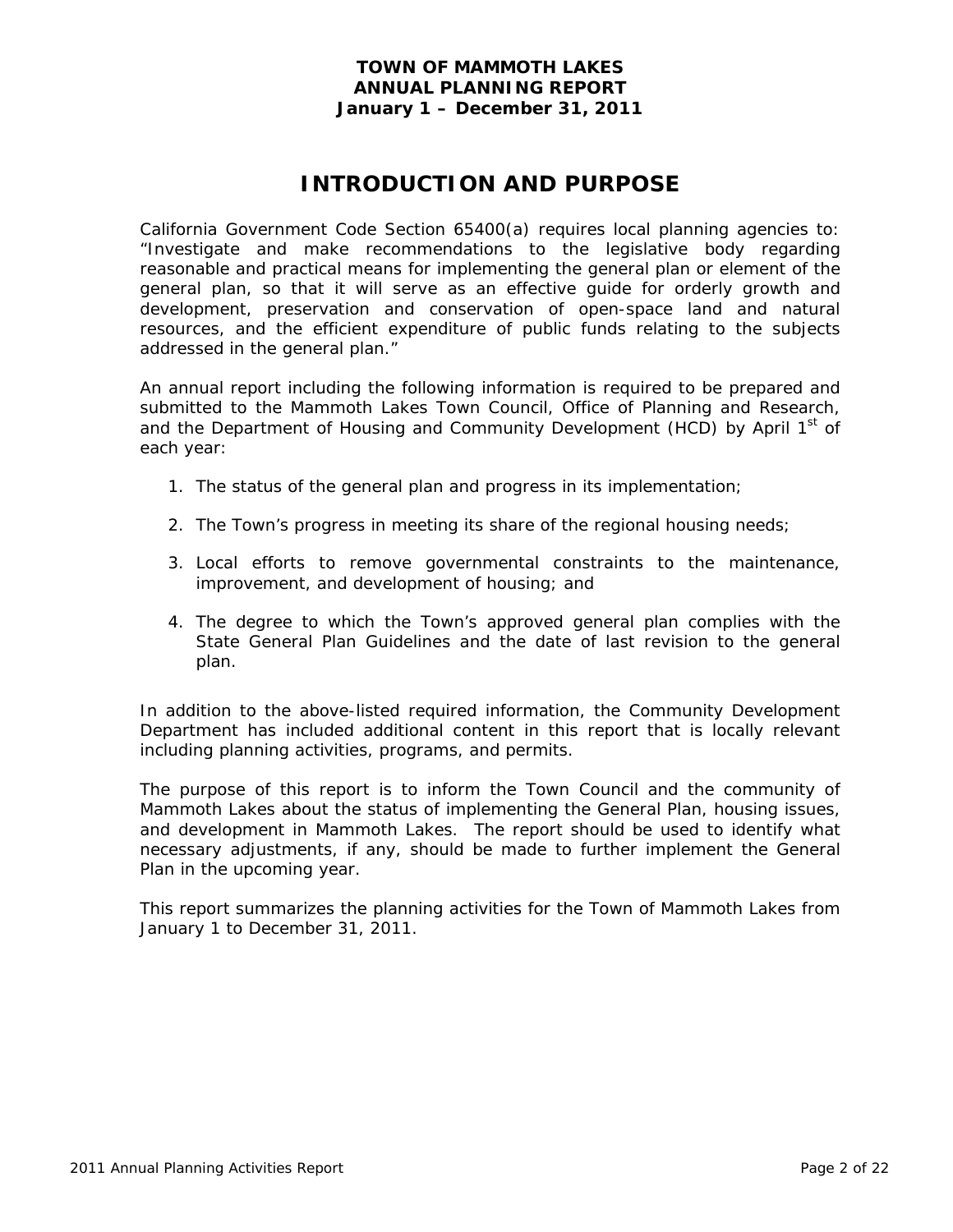# **TABLE OF CONTENTS**

| Key Efforts and Challenges in Implementing the General Plan  5 |
|----------------------------------------------------------------|
|                                                                |
|                                                                |
|                                                                |
|                                                                |
|                                                                |
|                                                                |
| Resource Management and Conservation Element 11                |
| Arts, Culture, Heritage and Natural History Element  13        |
|                                                                |
|                                                                |
|                                                                |
|                                                                |
|                                                                |
|                                                                |
|                                                                |
|                                                                |
|                                                                |
|                                                                |
|                                                                |
| <b>ATTACHMENTS</b>                                             |

- 1. Housing Element Implementation Tables
- 2. Detailed List of Planning Applications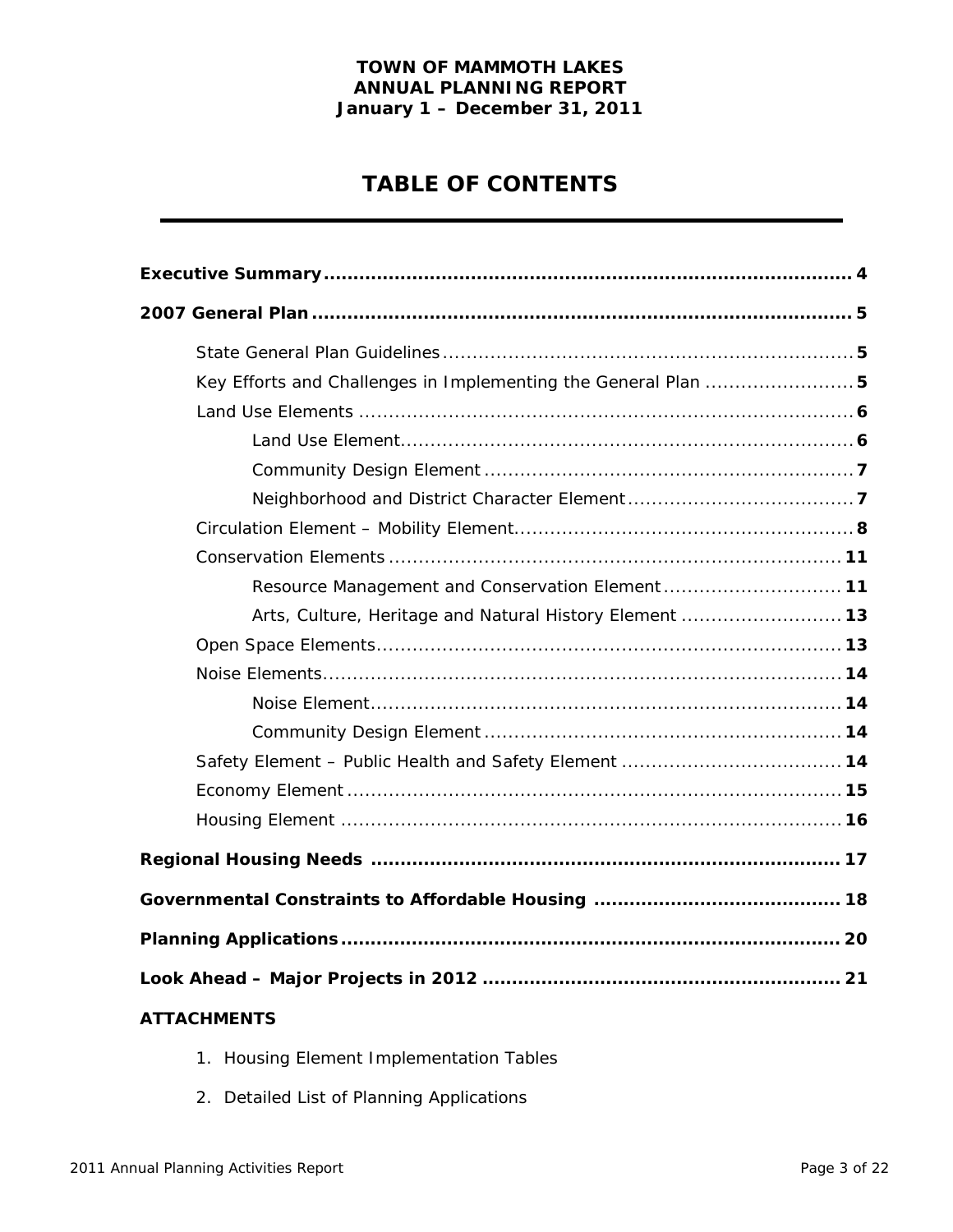# **EXECUTIVE SUMMARY**

The Town of Mammoth Lakes January 1 – December 31, 2011 Annual Planning Report was prepared by the Town of Mammoth Lakes Community Development Department in accordance with California Government Code Section 65400. This report was presented to and accepted by the Mammoth Lakes Town Council on March 21, 2012.

This report summarizes the measures and actions associated with the implementation of all of the Town's General Plan elements with specific reference to each of the individual elements required by State law. These elements include Land Use, Circulation, Conservation, Open Space, Noise, Safety, Economy, and Housing. The Town's General Plan addresses all of these topics, but the elements differ in how they are titled and organized.

The Town has made significant progress in the implementation of the General Plan in 2011 through the Zoning Code Update, district planning, Park and Recreation Master Plan, Trail System Master Plan, the Mobility Plan, and increased air service and airport improvements. These achievements are discussed under the appropriate General Plan element section of this report.

The Town adopted the updated Housing Element on June 23, 2010. The Housing Element addresses the planning period 2007-2014. The Town's progress in meeting the Housing Element goals is discussed in depth in this report. The Housing Element Implementation Tables, Attachment 1, provide details of the progress of meeting regional housing needs as well as removing governmental constraints to the development of affordable housing.

This report also includes information on planning applications that were initiated, completed, or underway in 2011. The slow down of California's housing market and economy since 2007 has also affected Mammoth Lakes. This has generally resulted in a decrease in the total number of major planning applications and has delayed the construction of approved major projects. Smaller projects, such remodels, single family homes, exterior upgrades and other minor permits, have also been affected, but not as significantly.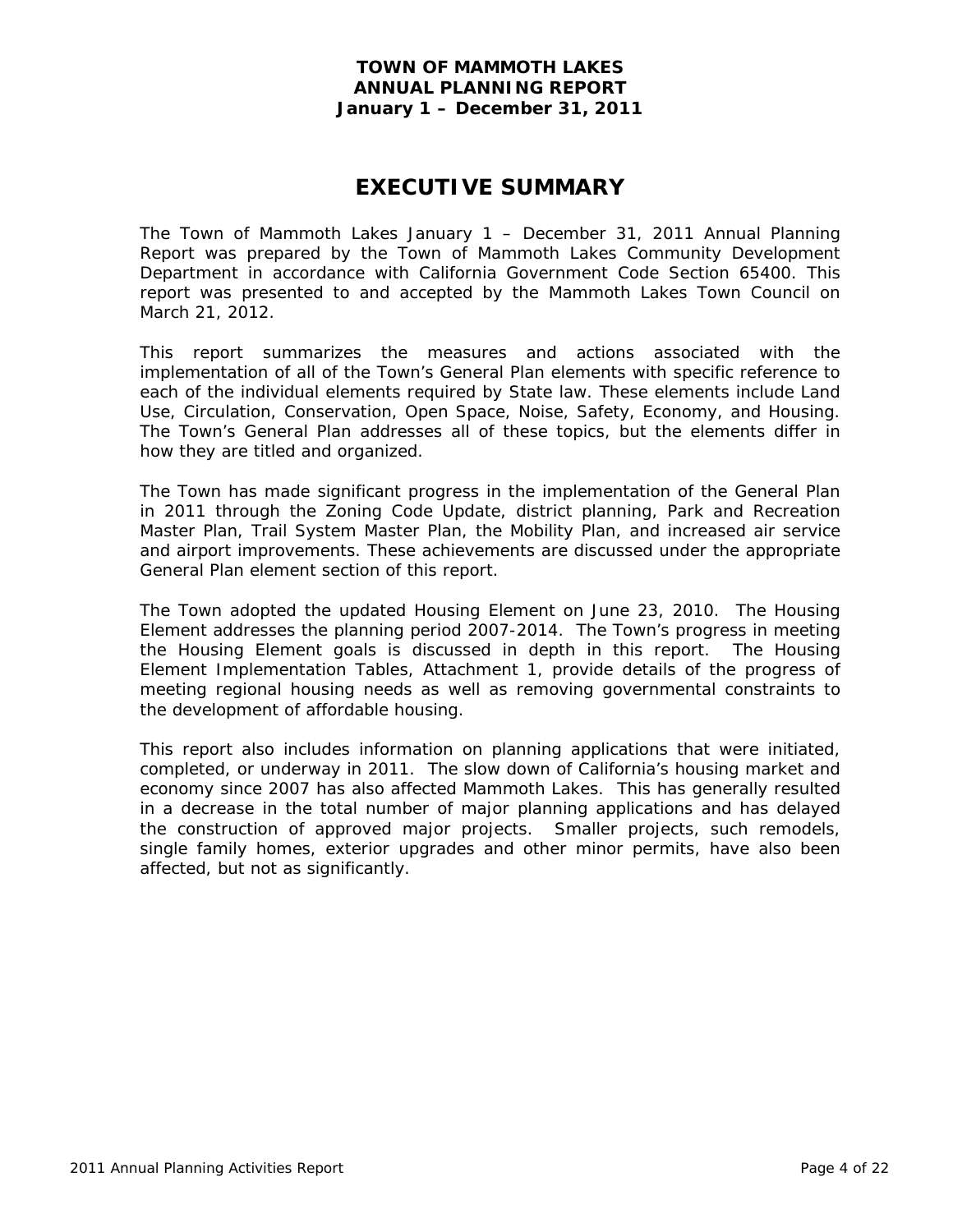# **2007 GENERAL PLAN**

### **State General Plan Guidelines**

The Town of Mammoth Lakes General Plan was adopted on August 15, 2007. The Town of Mammoth Lake's 2007 General Plan ("General Plan") was prepared using the State's 2003 General Plan Guidelines (Government Code 65040.2). The General Plan includes the seven mandatory elements: land use, circulation (Mobility Element), conservation (Resource Management and Conservation Element; and Arts, Culture, Heritage, and Natural History Element), housing, noise (Noise Element; and Community Design Element), open space (Parks, Open Space and Recreation Element; and Parks and Recreation Element), and safety (Public Health and Safety Element). The General Plan also includes three optional elements: economy, public arts, and community character.

The 2007 General Plan did not include updates to the existing Housing, Parks and Recreation, and Noise elements. An update of the Housing Element (2003) was completed and adopted in 2010. An updated Parks and Recreation Master Plan (PRMP) was adopted in early 2012, which will replace the current Parks and Recreation Element (1990). The Noise Element (1997) is anticipated to be updated when feasible with Town resources. Substantial progress was made on an update to the Mobility (Circulation) Element in 2011. There were no General Plan amendments approved in 2011.

# **Key Efforts and Challenges in Implementing the General Plan**

The following key efforts were accomplished in 2011 to implement the General Plan:

- Commercial airport service expanded by adding new flights to Orange County and San Diego and an additional flight to San Francisco.
- Draft chapters prepared for all sections of the Zoning Code Update.
- Environmental review (i.e., CEQA) completed for a new Parks and Recreation Master Plan.
- Initiation of an Economic Development Program and establishment of an Economic Stimulus Council.
- Town Council adopted the Trails System Master Plan.
- Town Council accepted the South Districts Neighborhood District Plan and the Sierra Valley Sites Neighborhood District Plan.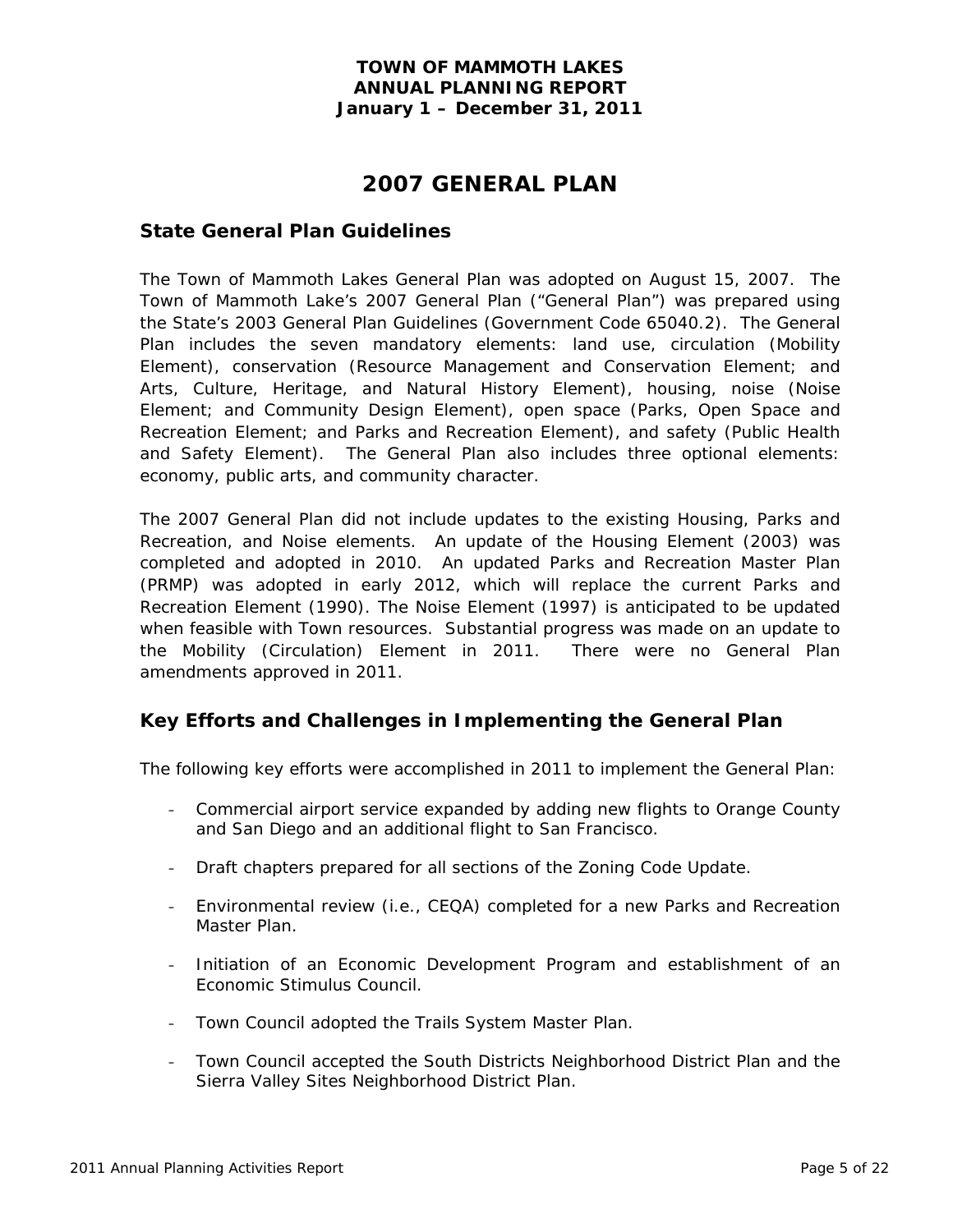The Town encountered a number of challenges while furthering the goals of the General Plan:

- Reduced staff has impacted the Town's ability to initiate or complete priorities on schedule.
- Budget cuts have reduced certain services and limited resources for staff training and further education.
- Competing priorities and unanticipated priorities have affected staff time spent on approved work program items.

Even with these challenges, the Town made substantial progress in implementing the 2007 General Plan in 2011.

# **Land Use Elements**

Three elements in the 2007 General Plan address land use. These elements are Land Use, Community Design, and Neighborhood and District Character.

## *Land Use Element*

The Land Use Element states: "An overarching principle of the community is to maintain the town's compact urban form, protect natural and outdoor recreation resources, and prevent sprawl."

During 2011, the Town continued work on the Zoning Code Update that will implement the General Plan by aligning the Zoning Code more closely with General Plan goals, policies, and actions and by codifying neighborhood district plans. The Zoning Code Update is a comprehensive update that addresses and revises development standards; parking and loading standards; permit processing requirements; housing; regulations for nonconforming uses, structures and parcels; signs; and many other topics. Numerous public listening sessions, workshops, and methods of outreach were conducted and utilized to address existing issues and improve the Zoning Code. The Signs Chapter of the Zoning Code Update was prioritized and adopted by Town Council in summer 2012. A focus of the Zoning Code Update work was building height and mass, which is a controversial subject; workshops on this topic were held with both the Planning Commission and Town Council. The Zoning Code Update public review draft was completed in early 2012, and CEQA is anticipated to be completed in 2012.

In 2011, the Town continued work under a \$318,245 grant from the Strategic Growth Council (SGC) to develop sustainability standards and principles, such as mixed use development, form-based zoning, and mobility concepts that will be incorporated in the Zoning Code, Project Impact Evaluation Criteria and an Indicators Reporting Program. The Town selected Dyett & Bhatia as a consultant to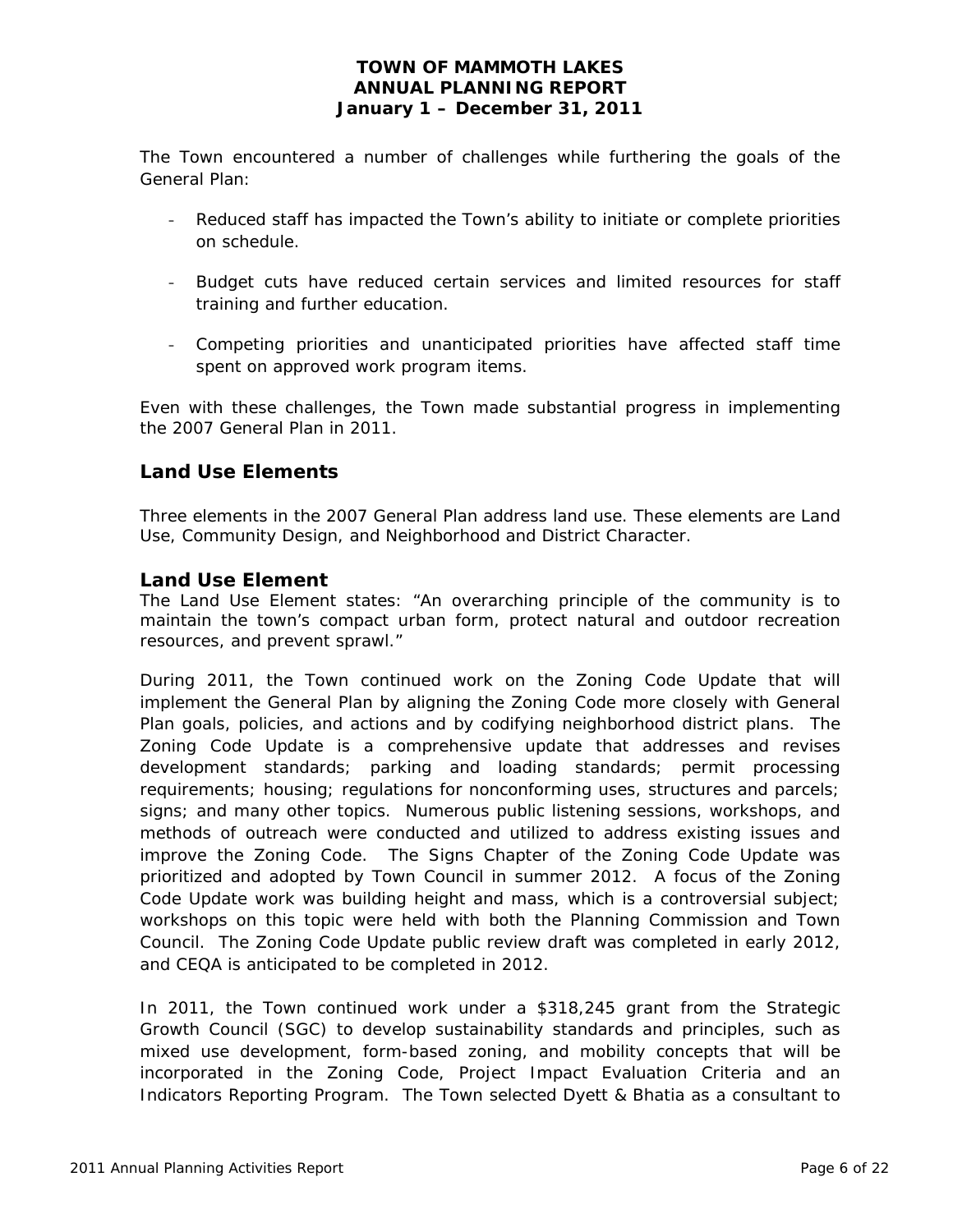assist the Town with the work to be completed under this SGC grant. This work will continue in 2012.

The Town approved two major planning applications in 2011: Mammoth Rock N Bowl and Mammoth View. The Mammoth Rock N Bowl project is a bowling center with 12 bowling lanes, billiards tables, darts, golf simulation machines, and a bar and restaurant. The Mammoth View project is a 54-room hotel with understructure parking, 24 townhouse condominium units in two buildings, and 28 freestanding condominium cabin units with guest amenities such as a restaurant/bar, pool, spa building, hot tubs, and picnic areas.

In 2011, the Town's Planning Commission also approved a tentative parcel map and use permit to subdivide a parcel into four lots at the south end of Tamarack Street (the Plum project). The project included off-site measures to improve Tamarack Street and included the granting of a 10-foot wide non-motorized shared public access easement along the easterly boundary of the property to provide access to the public lands to the south of the project site.

Lastly, the Town continues to maintain the Town's Urban Growth Boundary (UGB) to ensure a compact urban form, prevent sprawl, and protect natural and outdoor recreational resources, and as well as monitor progress and status of build-out in the General Plan.

# *Community Design Element*

The Community Design Element states: "Our community is set within the forest; trees and the natural landscape are prominent and create a sense of scale and strong aesthetic."

An important policy in this Element is to limit building height to the tree heights on site or to the top of the tree canopy if no trees exist on site (Policy C.2.X). The Town continues to evaluate proposed projects against this policy.

To implement the policies and actions of this Element, the Town continues to retain an Advisory Design Panel (ADP) that reviews site design, building massing and architecture of proposed development project. In addition, the Town continues to implement and revisit the Town's Design Guidelines and Color Handbook to achieve desired community design through project review and/or the entitlement process.

#### *Neighborhood and District Character Element*

The Neighborhood and District Character Element states: "To enhance the unique character of Mammoth Lakes, development of individual sites and districts must be carefully planned…the community's overall mix and composition of land uses, housing, employment, lodging and amenities should be considered in the planning of each district."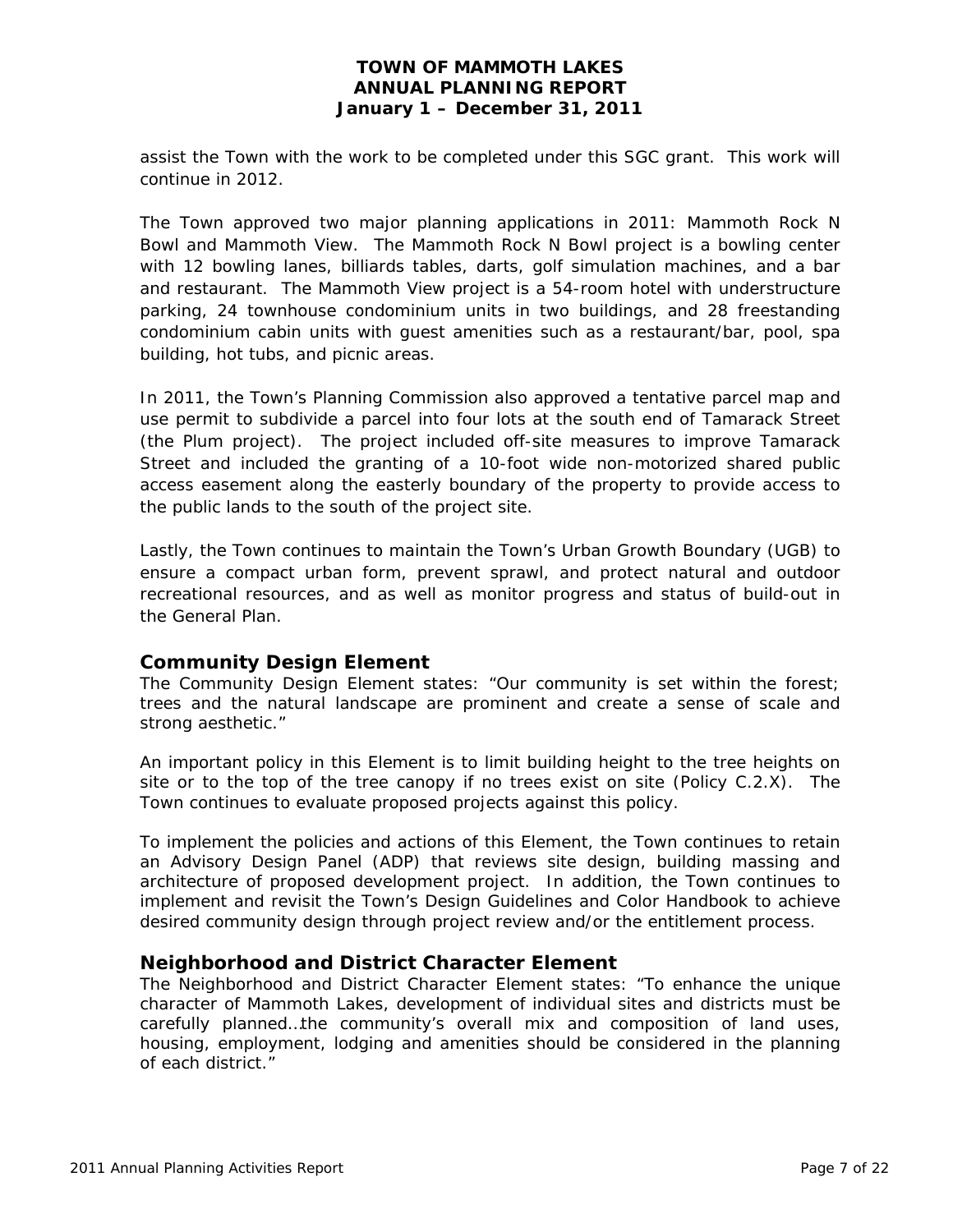The district planning process continues to facilitate the overall planning of geographic areas in town. In 2011, the Town Council accepted the Sierra Valley Sites Neighborhood District Plan (NDP) and the South Districts NDP. Each district plan was developed with the input and consensus of a Focus Group and through a series of public workshops to gather a broad range of feedback.

The Sierra Valley Sites NDP included recommendations that were generally program-based, focusing on aspects such as increased enforcements, strategies to attract neighborhood investment, increase civic pride and involvement, and support collaborative efforts between different Town departments and other agencies to bring about needed improvements and change. The recommendations included those related to neighborhood character, housing, mobility, storm drainage and flooding, public safety and code enforcement, and parks and open space.

The South Districts NDP included the following districts: Sierra Star, Bell-Shaped Parcel, and South Mammoth, including South Old Mammoth Road, and Mammoth Creek Park. Recommendations were included for each district in the study. Completion of the South Districts NDP allowed for the development of the "Neighborhood District Planning: Concepts and Strategies" report, which provided an overall summary for the town as a whole, and for each district studied through the neighborhood district planning since the 2007 General Plan was adopted.

# **Circulation Element – Mobility Element**

The Mobility Element in the 2007 General Plan addresses circulation and states, "Mammoth Lakes will be connected, accessible, uncongested and safe with emphasis on feet first, public transportation second, and car last."

#### *Mobility Plan*

In 2011, the Town completed the Draft Mobility Element, which will serve as an update to the existing Circulation Element of the Town's 2007 General Plan once it is adopted. The Draft Element was developed over the last approximately two years based on extensive research, technical analysis, and public input. It represents an expanded and more comprehensive approach to multimodal transportation planning and infrastructure for the Town and will implement a number of General Plan goals, policies, and actions, including concepts related to "feet-first," complete streets, sustainability, and smart-growth. The Draft Element was released for public review and comment between October and December 2011 and was presented to the Planning, Mobility, Recreation, and Airport Commissions. The Draft Element will be presented to the Town Council in 2012 and the required environmental review of the document is anticipated to take place in the 2012-2013 fiscal year.

#### *Streets*

In 2011, the Town completed the Caltrans Community Based Transportation Planning (CBTP) Grant for the Commercial Corridor Management Plan (CCMP). The CCMP study area includes Main Street, Old Mammoth Road, and Minaret Road in the North Village. The CCMP coordinates with and makes substantial use of the work effort on the Downtown Concept for Main Street ("Downtown Concept"), which was completed in 2010. In particular, the CCMP tiers off of the Downtown Concept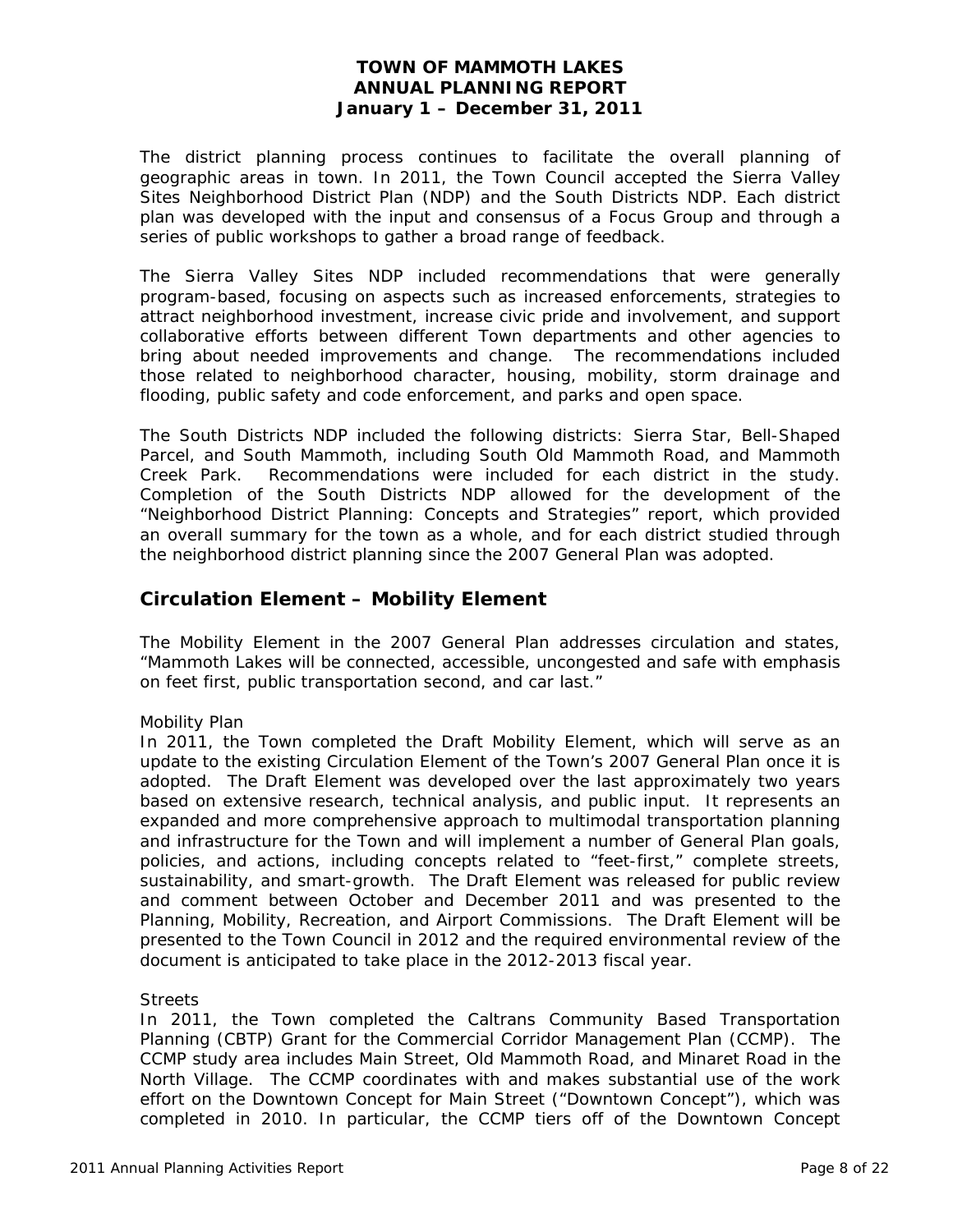community-driven work to identify key issues, opportunities and constraints for the study area, develop a set of plan alternatives, and create a preferred plan concept and related policy recommendations. The CCMP enables the Town to further refine and test the Downtown Concept recommendations, input additional technical review and analysis, and develop detailed implementation steps and corridor management strategies.

To improve road safety, the Town will construct a heated street section for Lakeview Road (a.k.a. the voodoo chute) in 2012 to reduce snow and icing issues on this steep connector road that is the site of frequent accidents. This street section will be heated with a ground source heat pump.

The Town continues to hold quarterly meetings with the California Department of Transportation (Caltrans – District 9), and publicly noticed meetings with the Mobility Commission to discuss mobility related topics and issues. In addition, the Town works jointly with Mono County to provide staff services to the Mono County Local Transportation Commission (LTC).

#### *Air Service*

In 2011, commercial airport service was expanded, adding another daily flight to San Francisco and new daily flights to Orange County and San Diego. Expanded air service is expected to result in fewer private vehicles in town, thereby supporting transit and "feet-first" goals.

The Town obtained the necessary permits and approvals and constructed a temporary holding facility (i.e., sprung structure) to accommodate airplane passengers in a sheltered location until such time the permanent terminal facility is constructed. The current terminal facility can only accommodate one flight (approximately 80 people at one time), which limits flight schedules and is a problem when flights are delayed or planes are unable to take off due to weather.

The Town also published the draft Airport Layout Plan Update Narrative (ALPUN) in July 2011. The Airport Commission held public workshops to discuss the information presented in the draft ALPUN, including the draft Aviation Forecast. A peer review consultant, Mead and Hunt, Inc., were hired by the Town to conduct a review of the draft ALPUN and response to technical comments received. The peer review was completed in early 2012, and the ALPUN is anticipated to be completed and submitted to the Federal Aviation Administration in 2012.

#### *Transit*

In 2011, the use of the Town Transit system increase by 15% over 2010 with the same amount of service hours. The Town, in conjunction with the United States Forest Service (USFS), added bus shelters to the Lakes Basin route, which is serviced by trolleys towing bike trailers. Approximately 6,000 people utilized the bike trailers in the Lakes Basin, and more riders are anticipated next year due to completion of the Lake Mary and Lakes Basin bike paths in 2011.

Only minor route/stop changes took place in Town; however, the winter routes and summer routes are virtually identical, allowing for a year round transit map. The Town anticipates that ESTA will take over some or all of Mammoth Mountain Ski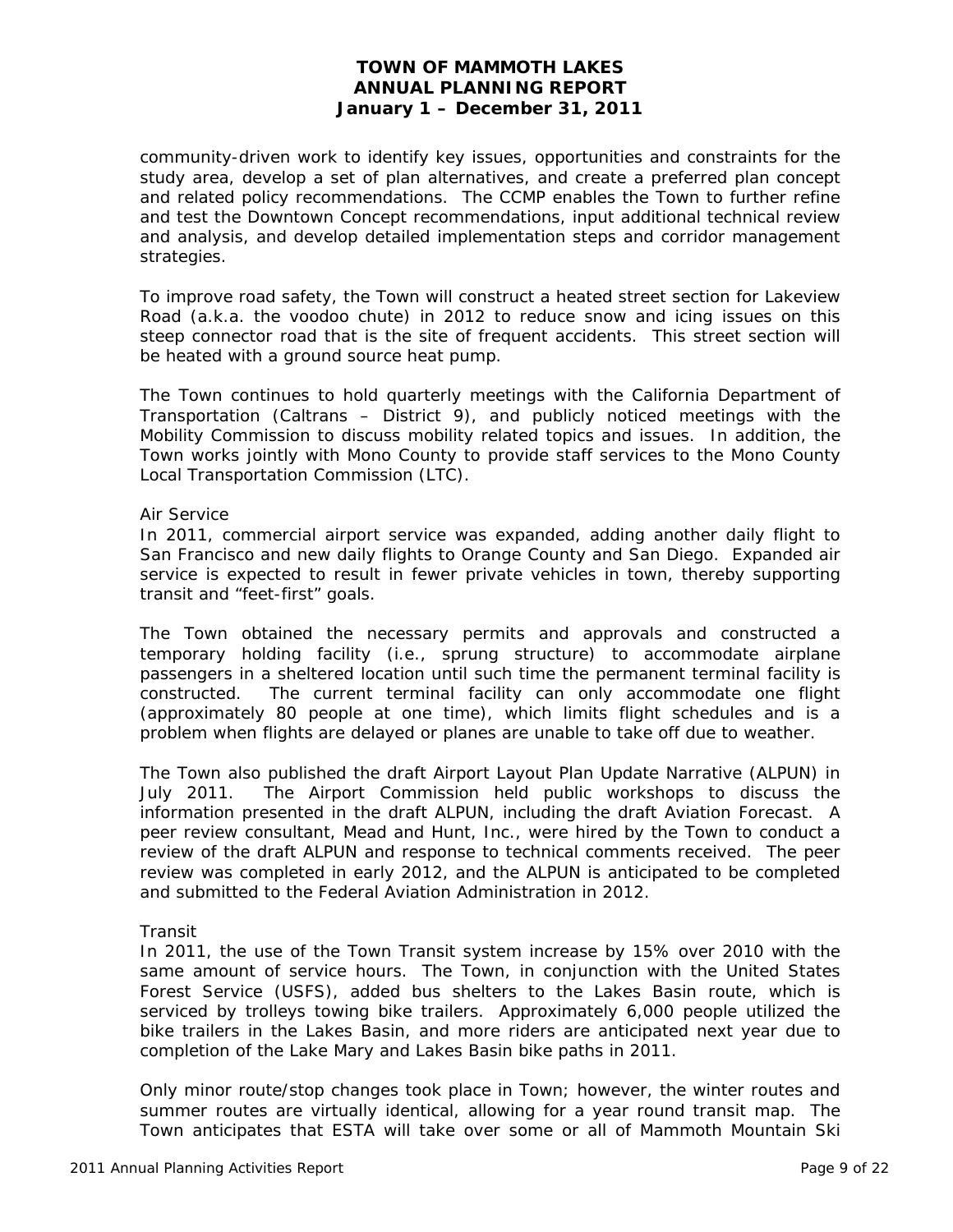Area (MMSA) routes for the winter of 2012 - 2013 and become the sole operator of transit in Town. To accomplish this, the Town plans on improving the existing transit facility by providing paved parking for additional buses. The transit facility located in Town will be owned by the Town and leased to ESTA who will provide contracted service to the Town, MMSA, and the USFS for service to Reds Meadow.

#### *Pedestrian Facilities and Trails*

To promote non-motorized transportation to the Lakes Basin, the Town completed the Lake Mary Bike Path project, consisting of a five mile multi-use Class I bike path from Minaret Road to Horseshoe Lake, reconstructing the trailhead parking lot at the Lower Twin Lakes Bridge, completing gaps in the off street portions of the bike path, bus stops, and signage and wayfinding.

In 2011, the Town, U.S. Forest Service Inyo National Forest, and Mammoth Lakes Trails and Public Access completed the Lakes Basin Special Study (LABSS), which was a two-year grant funded transportation and recreation study of the Mammoth Lakes Basin. The project was funded by a grant from the Sierra Nevada Conservancy and will assist the Inyo National Forest and the Town in establishing a comprehensive plan for the area with the objectives of preserving natural resources and improving the visitor experience. The Town and the Inyo National Forest have received a follow-up grant award from the Federal Transit Administration to complete further environmental review, transportation planning, and capital projects in the Lakes Basin area.

The Trails System Master Plan (TSMP) is a comprehensive trails and public access plan that updates the Town's 1991 Trails System Plan for the area within the Town's Municipal Boundary. In addition to new trails, paved pathways, soft-surface trails, signage and wayfinding, and associated amenities, the TSMP recommends actions to improve sidewalks, crosswalks, bus stops, bike lanes, bicycle parking, summer maintenance, and snow removal. The TSMP will also integrate and adopt the Sherwins Area Recreation Plan (SHARP) as a component of the TSMP. The SHARP includes proposals for trails, public access, and recreation facilities for winter and summer use within the Sherwins area. In 2010, a consultant, PCR Services Corporation, was hired to prepare the TSMP environmental impact report (EIR). The TSMP EIR was completed and certified, and the TSMP was adopted in October 2011.

Construction is underway for a path connecting Manzanita Road to the Shady Rest Tract. The path will provide public access to the northwest portion of the Shady Rest Tract and is intended to be used as a multimodal recreational trail for pedestrians, cyclists, and cross country skiers.

Over the last few years the Town has been awarded two State funded Safe Routes to School Program grants to construct sidewalks. The first is on Tavern Road between Sierra Park Road and Laurel Mountain Road. The second is on Sierra Nevada Road from Old Mammoth Road to Chaparral Road. The projects will add signage and construct an enhanced crosswalk on Old Mammoth Road. The projects also include an educational component to work with the schools program to promote the benefits of walking, biking, and alternative modes of transportation. The Tavern project will be constructed in 2012. The Sierra Nevada project will be designed in 2012 and constructed in 2013.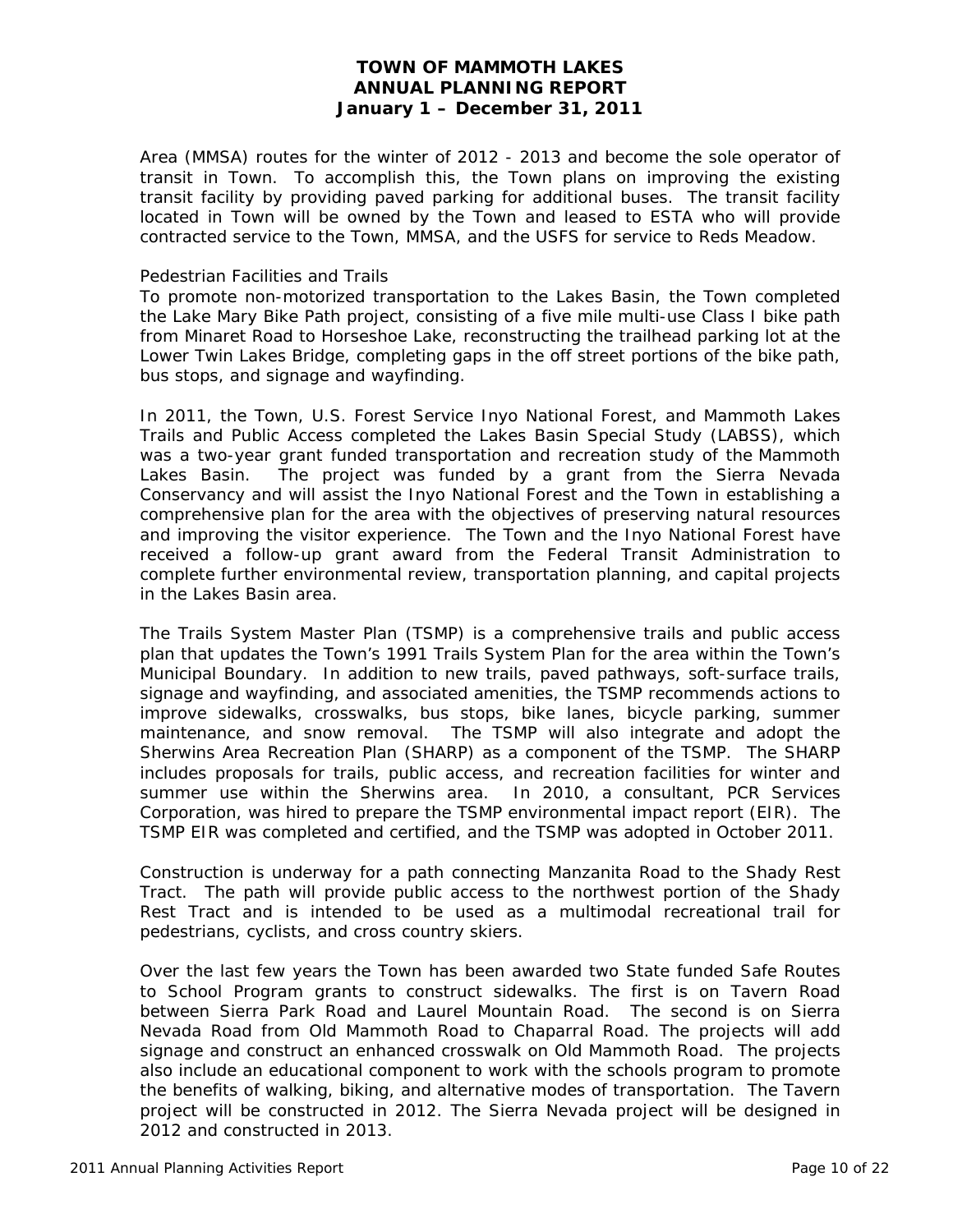In 2012 the Town will also began construction of a sidewalk along Sierra Park Road and Sierra Manor Road with a Federally funded Safe Routes to School Program grant that was awarded in 2008. The Town recently received a second federally funded Safe Routes to School grand to complete a sidewalk on the north side of Meridian Boulevard from Sierra Park Road to Joaquin Road. Construction is anticipated to begin in 2013.

In 2010, the Town was awarded a Bicycle Transportation Account (BTA) grant for the construction of a Class I bike path from the Mammoth Lakes Library to the College. The project is being complimented with an Environmental Enhancement and Mitigation Program (EEMP) Grant that was awarded in 2012. The EEMP grant will provide funding to complete a path from the College to the Main Path. The projects will be designed and constructed together. Construction for is anticipated in 2013.

The Town was awarded a second BTA grant to close a gap in the Town's Main Path system. The gap, located near Mammoth Creek Park will be closed with a combination of on street and multi-use bike paths. Construction is planned for 2013.

Also in 2011, the Mammoth Mountain Ski Area constructed a new pedestrian bridge connecting the Village Ski Back Trail to The Village at Mammoth. The bridge spans 90 feet across Forest Trail and is consistent with the "feet first" goals of the town.

#### *Signage and Wayfinding*

The Town continues to work on town-wide improvements to signage and wayfinding as part of the overall transportation system. In 2011, the Town and the U.S. Forest Service Inyo National Forest installed a number of trail signs as part of the completion of the Lakes Basin Path project. The signs are consistent with the Trail System Signage Program that was approved as a joint effort between the Town and the Inyo National Forest. Additionally, the Town has recently begun work on a municipal based signage and wayfinding program, and will be working with a design consultant in 2012 to complete a schematic design and master plan for signage and wayfinding within the Town's urban area. Both the Trails System signage and the municipal system signage will be complementary and will help to guide visitors to their destinations efficiently and effectively.

# **Conservation Elements**

Two elements in the 2007 General Plan address conservation. These elements are Resource Management and Conservation and Arts, Culture, Heritage and Natural History.

# *Resource Management and Conservation Element*

The Resource Management and Conservation Element states: "Mammoth Lakes is valued for its majestic setting, the forest and trees, the smell of the pines, wildlife, clean air and water. The goals and policies of this Element address the community of Mammoth Lakes being a leader in managing and conserving these resources."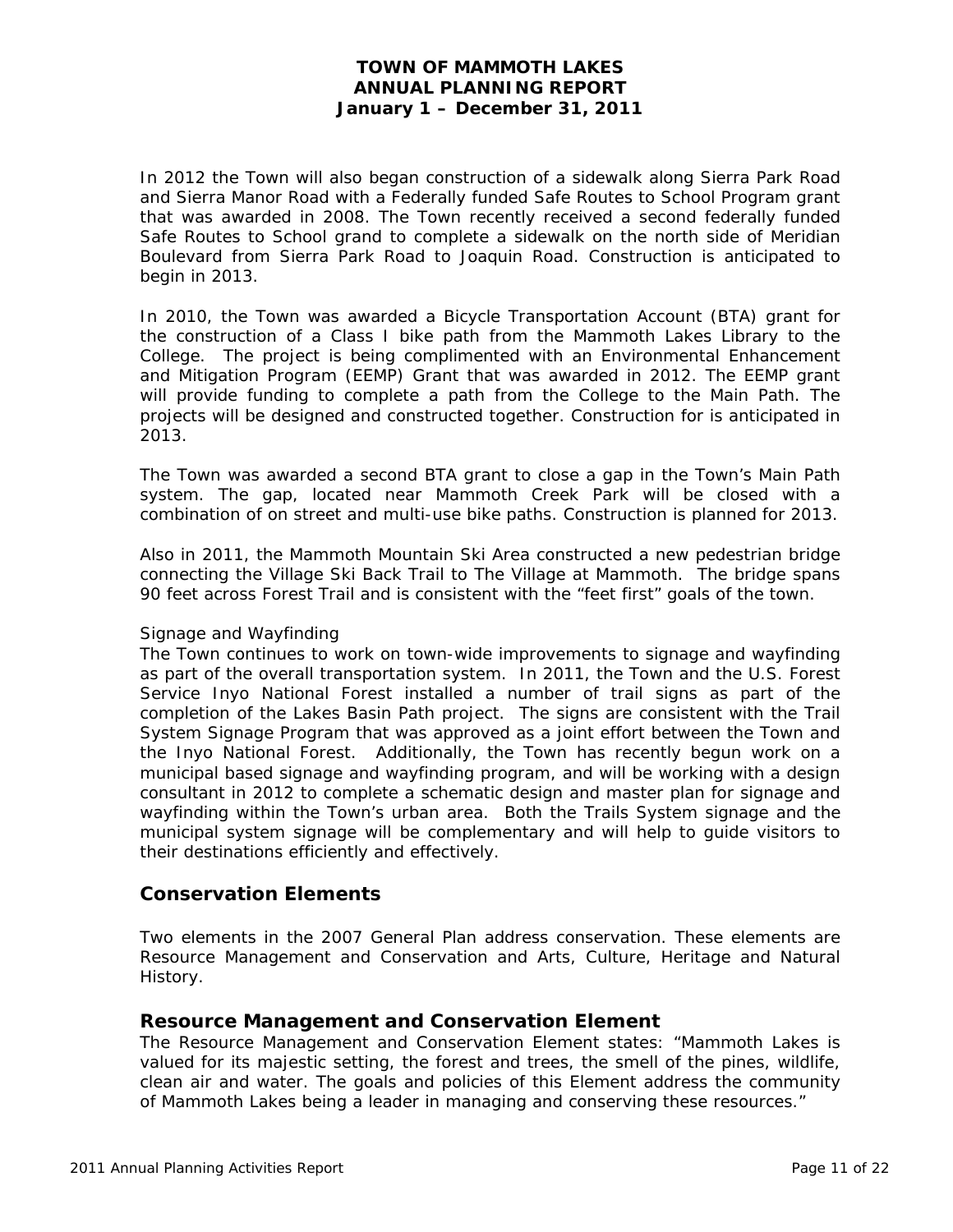This Element supports the preservation of Mammoth Creek, which runs through town, by prohibiting development that does not maintain established setbacks and by managing Town-owned properties along Mammoth Creek for open space, habitat preservation, and passive recreation. The Snowcreek Development Agreement (DA), approved by Town Council in 2010, included a requirement for permanent preservation of the Mammoth Creek open space within the project boundary within two years of execution of the DA (i.e., 2012).

The Town prepared a draft update to the Town's Water-Efficient Landscape Regulations to encourage appropriate landscaping while conserving water, which will be refined through the SGC grant work conducted by the Town and consultant, Dyett & Bhatia. Also, the Town continues to require tree removal permits for the removal of hazardous trees and to reduce wildfire danger, which helps to maintain and preserve trees within the community in a healthy and safe condition.

The Town provided input to the Mammoth Community Water District (MCWD) on the District's Urban Water Management Plan (UWMP), which was completed and adopted in November 2011. The UWMP relates to the Town's land use and development projections, including population at one time (PAOT), analyzing the community's projected water demand against available resources. The Town will continue to work with MCWD to implement water conservation and infrastructure improvements, including update of the Water Efficient Landscaping Ordinance, to help implement the UWMP's recommendations and meet mandated efficiency goals.

The Town monitors air quality in coordination with the Great Basin Unified Air Pollution Control District (APCD). This monitoring effort focuses on particulate matter (PM-10), which is caused by wood burning and cinders placed on the roads to increase traction during icy conditions. When PM-10 reaches certain levels in town, "no-burn" days are called, meaning that the use of fireplaces and wood stoves are prohibited for that time period. During the 2010-2011 monitoring season, federal PM-10 standards were not exceeded; however, more stringent State PM-10 standards were exceeded on 33 days. The days with the poorest air quality exhibited very cold and calm weather. For comparison, there were 25 days that exceeded State standards in 2009-2010. The air quality monitoring season is November  $15^{th}$  to March  $15^{th}$ .

The Town continues to be supportive of renewable energy resources such as geothermal. In 2010, Mammoth Pacific, LP, a subsidiary of Ormat Technologies, Inc., initiated the permitting process to expand its current geothermal operations in the Mammoth Lakes area. Preparation of an EIR is currently underway, and is expected to be complete in 2012. In addition, the Town continues to work with the developers of the Mammoth View project who conducted a water test well for the purpose of determining the suitability of low temperature geothermal resources; this testing resulted in a very positive indication that useful amounts of geothermal energy are likely to be present under the site.

Another valuable resource is Mammoth's dark night skies. These starry skies continue to be preserved through the Town's Outdoor Lighting Ordinance that requires down directed and shielded light fixtures for all existing and proposed outdoor lights. This requirement has significantly reduced dangerous glare for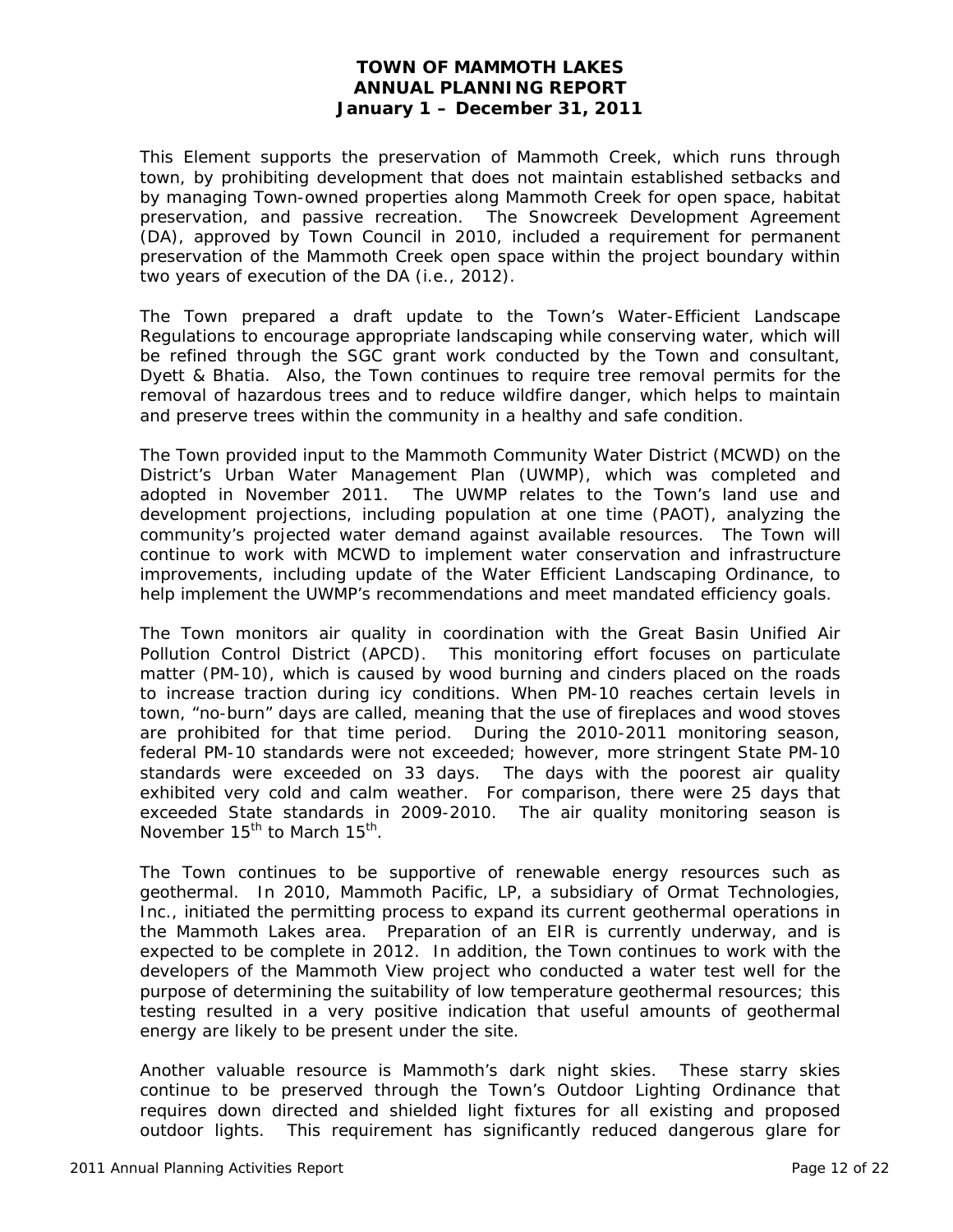drivers and pedestrians as well. The Town continues to require all development projects to be consistent with these lighting requirements, and continues code compliance efforts to bring non-conforming fixtures into compliance with the Town's Lighting Ordinance.

In addition, the California Environmental Quality Act (CEQA) requires analysis of aesthetic, air quality, biological resources, and water quality for all projects. Mitigation measures are identified to reduce impacts to these resources. The Town includes these mitigation measures as conditions of approval for development projects to protect Mammoth Lakes' environmental resources.

# *Arts, Culture, Heritage and Natural History Element*

The Arts, Culture, Heritage and Natural History Element states: "It is important that arts, culture, heritage and natural history are encouraged throughout the community."

The Public Arts Commission (PAC) was active in carrying out the duties of the Public Arts Fee Fund and Program (Municipal Code 15.18) in 2011. The purpose of the Public Arts Fee Fund and Program is to develop and maintain a visual arts program and provide for the acquisition and maintenance of quality works of public art. In 2011, the Town Council approved a Public Arts Plan to provide more effective and efficient use of arts-related resources.

CEQA requires a cultural resource analysis for all proposed projects. Mitigation measures are identified for each project to reduce impacts to cultural resources. The Town also complies with Senate Bill 18 regarding Native American Tribal Consultation.

# **Open Space Elements**

Two elements in the 2007 General Plan address open space. These elements are Parks, Open Space and Recreation and the Parks and Recreation Element (1990). The Parks, Open Space and Recreation Element states: "Parks, open space, and our recreational opportunities in Mammoth Lakes are critical to our residents and to the success of our tourism-based economy."

The Town completed the environmental (i.e., CEQA) review for a new Parks and Recreation Master Plan, which was adopted by the Town Council in February 2012. The new Parks and Recreation Master Plan updated the two parks and recreation related elements of the General Plan.

Adopted in 2008, Measure R created a secured revenue stream (sales tax) that may be used for funding planning, construction, operations, maintenance, programming, and administration of all trails, parks, and recreation facilities managed by the Town without supplanting existing parks and recreation funds. Measure R is a financing vehicle for the creation of additional and/or the improvement of existing recreation opportunities for residents and visitors of Mammoth Lakes. It provides the means to prioritize parks, trails, and recreation needs and to allocate funds accordingly with the goal to improve the visitor experience, enhance quality of life for local residents,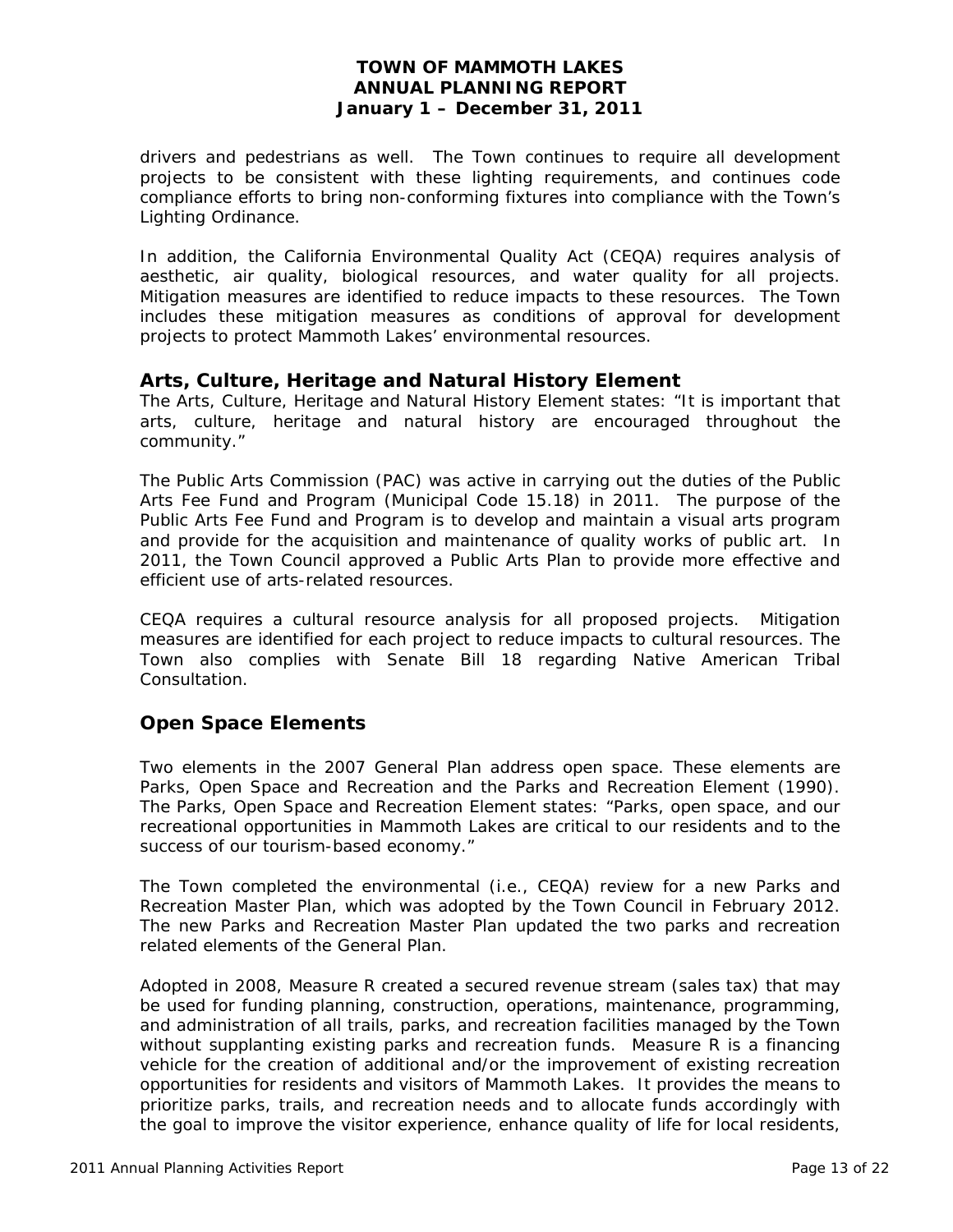and to achieve a sustainable year-round economy. Projects that received 2011 Measure R funds include the winter biathlon, Community Center Park, multi-use facility and ice rink, Trails End Park, Whitmore Pool enhancements, Mammoth Lakes Trail System, signage and wayfinding, and the Whitmore Track Project.

The Town and High Sierra Striders continued working on the Whitmore Track and Field Project. This project will bring a high performance track and field facility to the Eastern Sierra, located within the Whitmore Regional Park in Mono County. In spring 2011, the Town was awarded \$112,404 through a Tire Derived Product grant for the use of recycled tires in this project. In December 2011, the CEQA review and Mono County use permit for this project were approved. Construction and installation of the track and field is scheduled to occur in summer 2012.

The Town continued to operate and maintain all Town parks and recreation facilities in 2011, including Mammoth Creek Park, Community Center Park, Shady Rest Park, Whitmore Regional Park and Pool, and Trails End Park. The Town's ice rink/multiuse facility was operated very successfully during the 2011-2012 winter, and the Town in partnership with the Mammoth Unified School District and Mono County Office of Education is investigating summer programming and/or activity options.

## **Noise Elements**

Noise is addressed in two elements of the 2007 General Plan. These elements are Noise (1997) and Community Design.

#### *Noise Element*

A goal of the Noise Element is: "To protect the citizens of the Town from the harmful and annoying effects of exposure to excessive noise." The Town continues to enforce the noise limits stated in Municipal Code 8.16 Noise Regulation. The Town anticipates updating the Noise Element by 2012, as feasible with Town resources.

#### *Community Design Element*

A goal of the Community Design Element is: "Enhance community character by minimizing noise."

The California Environmental Quality Act (CEQA) requires a noise analysis for all proposed development projects. Mitigation measures are identified for each project to reduce noise impacts. The Town includes these project specific mitigation measures as conditions of approval for the project to reduce noise impacts. Nuisance complaints related to noise are handled by continued enforcement through the Mammoth Lakes Police Department.

# **Safety Element – Public Health and Safety Element**

The Public Health and Safety Element states: "The community will be comfortable and safe. Facilities that are important to a livable community will be supported, provided, and encouraged."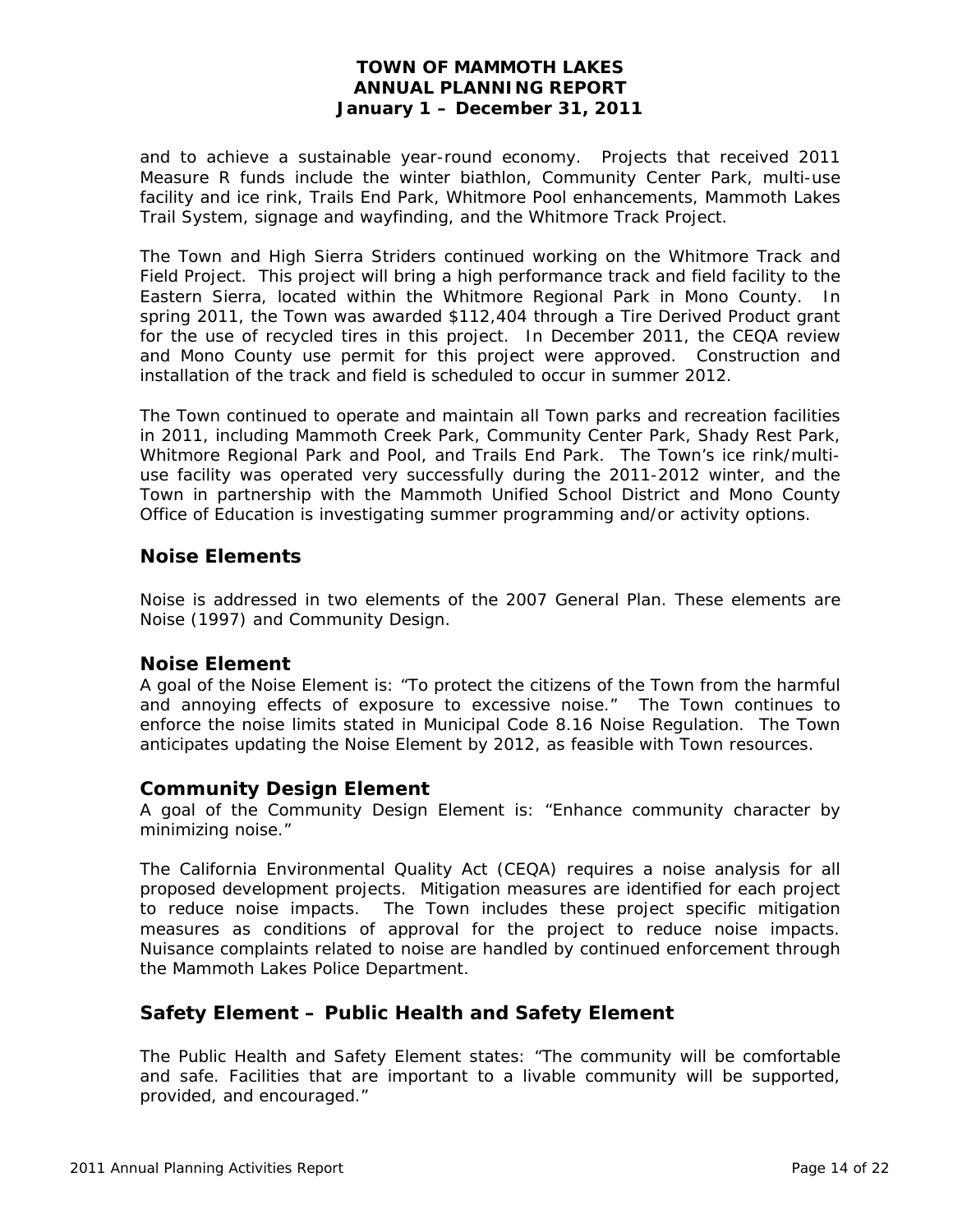A new Police Station was approved in 2007, which is needed to provide adequate police services and resources for the growing community. Due to funding constraints that will delay the construction of the new Police Station, the Town approved a five year time extension for the Police Station permit approvals in 2011.

The Town continues to enforce building code requirements to minimize loss of life, injury, and property damage from snow, earthquakes, and fire. The Town also continues to work closely with the Mammoth Lakes Fire Protection District to review proposed development projects to ensure adequate emergency access and fire equipment access. The Town continues to respond to code compliance complaints including those related to potential safety issues. Also, the Town's Public Works Department prioritizes streets for snow clearing to maintain safe routes during snow storms.

In 2011, the Town's Planning Commission approved a permanent search and rescue facility for the Mono County Sheriff's Search and Rescue Team. The structure includes office space, garage/parking area, meeting area, and kitchen area.

All development project applicants are required to submit a Hazardous Waste Acknowledgement Form to disclose any hazardous materials information prior to project review and approval. In addition, the Town maintains an Emergency Operations Plan (EOP) that outlines how the Town will organize to respond to emergencies within the Town's jurisdiction.

Lastly, the Town's Municipal Code continues to allow day care facilities in residential zones to encourage adequate and high quality child care in Mammoth Lakes.

# **Economy Element**

The Economy Element in the 2007 General Plan is an optional Element (not required by California State Law) that states: "Mammoth Lakes' economy is tourismbased…Mammoth Lakes' economic sustainability is dependent upon the mountain resort, expanded employment opportunities, shoulder season and midweek occupancy, air service and many other components of the community."

In 2011, the Town initiated a significant transient occupancy tax (TOT) enforcement program. The program incorporates a substantial outreach component to inform locals and second homeowners of the Town's short term rental regulations. The program addresses transient rentals in unpermitted zones and transient rentals in permitted zones that are not remitting the required tax. A TOT Committee was established to assist and provide direction in the Town's TOT enforcement efforts. The Town Council adopted Municipal Code revisions to facilitate this program. In 2012, the Town will continue to refine and improve the TOT enforcement program, including conducting audits and assessments.

The continued expansion of commercial air service is anticipated to have a significant economic benefit for the town, by reducing midweek and seasonal drops in tourism and visitation. The construction of a temporary holding facility at the airport will also improve the experience of those using the airport.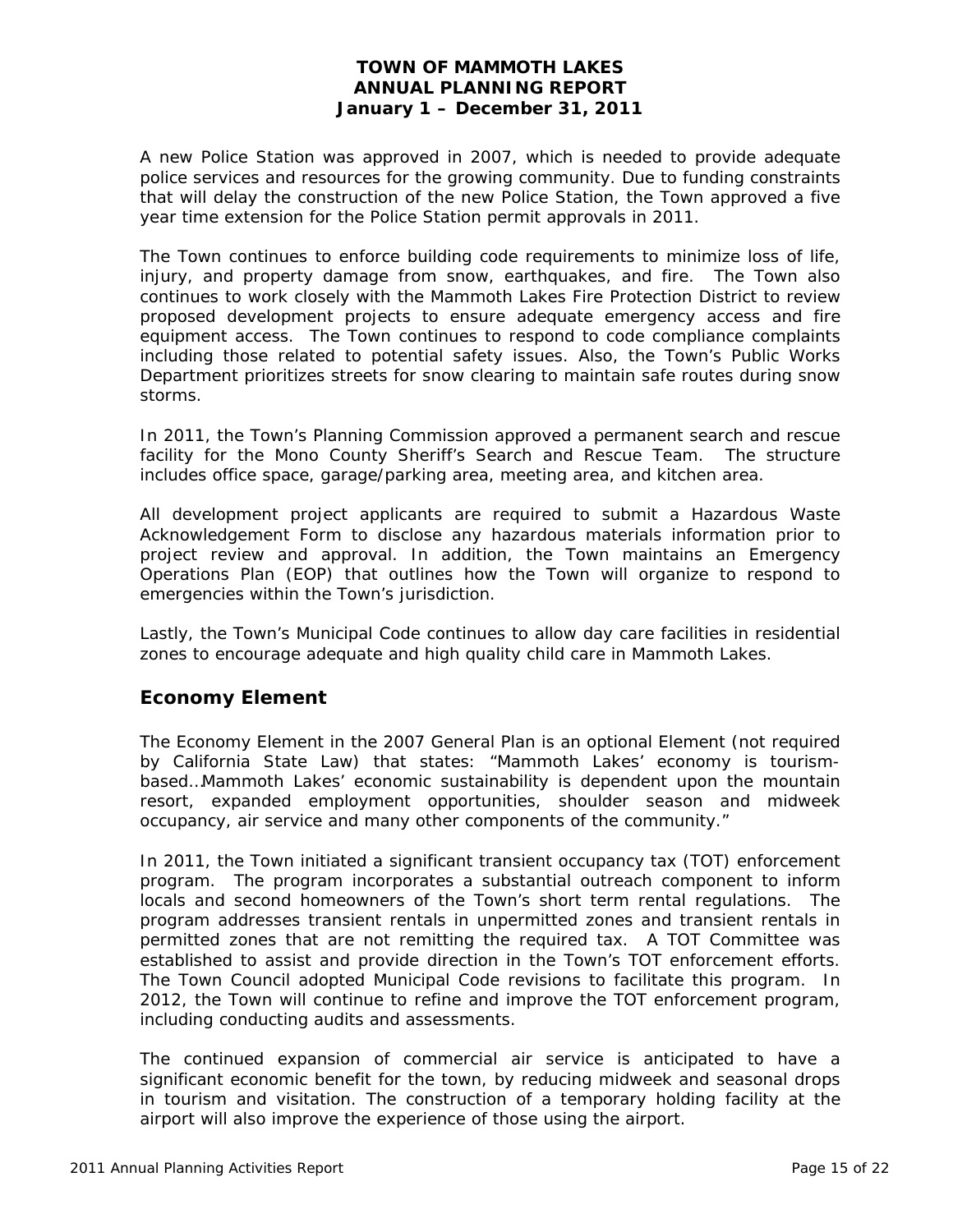An Economic Stimulus Council (ESC) was established in 2011 to engage the business community in discussions of economics and economic stimulus. Establishment of the ESC has allowed the Town to engage, network, and build capacity in the business community. The ESC has agreed to continue their efforts to support the development and implementation of the Town's Economic Development Program.

The Council approved a draft scope of work for the Town's Economic Development Program in 2011. The Economic Development Program would implement the actions and programs within the General Plan and Destination Resort Community and Economic Development Strategy. The Town anticipated continued work on the Economic Development Program in 2012-2013. The Town Council also accepted the Mammoth Lakes Economic Forecast and Revitalization Strategies Report, which provided a long-range forecast of potential future development.

# **Housing Element**

Housing element law requires local governments to adequately plan to meet the existing and projected housing needs of all economic segments of the community<sup>1</sup>. All Housing Elements must meet the requirements of the California Government Code 65583 and 65584.

The Town adopted the updated Housing Element on June 23, 2010, which was certified as compliant with State Law in September 2010. The Housing Element addresses the planning period 2007-2014, and meets the two purposes identified by State law, including assessment of current and future housing needs and constraints in meeting those needs; and providing a strategy that establishes housing goals, policies, and programs. The Housing Element addresses the statewide housing goal of "attaining decent housing and a suitable living environment for every California family."

In 2011, the Town continued work to update the existing Housing Ordinance (Municipal Code 17.36) to reflect the Housing Element Update and the interim housing mitigation policy adopted by Town Council in 2009. The interim policy sets revised (reduced) requirements for housing mitigation, including reliance on an inclusionary housing requirement for residential and lodging projects, revision of the in-lieu fee schedule for housing, and exemptions for certain project types from housing mitigation. This update would also ensure compliance with recent legal mandates (the "Palmer and Patterson" cases) regarding inclusionary housing programs. The updated Housing Ordinance is anticipated to be adopted and effective in 2012.

Mammoth Lakes Housing, Inc. (MLH) was established by the Town in 2003 to acquire and develop reasonably priced housing for the resident worker population of Mammoth Lakes and to manage and facilitate the ownership and rental of such housing. Town staff continues to work with MLH on achieving the goals of the Housing Element. Attachment 1 identifies the Town's actions towards completion of

 $\overline{a}$ 

<sup>&</sup>lt;sup>1</sup> Housing and Community Development website, http://www.hcd.ca.gov/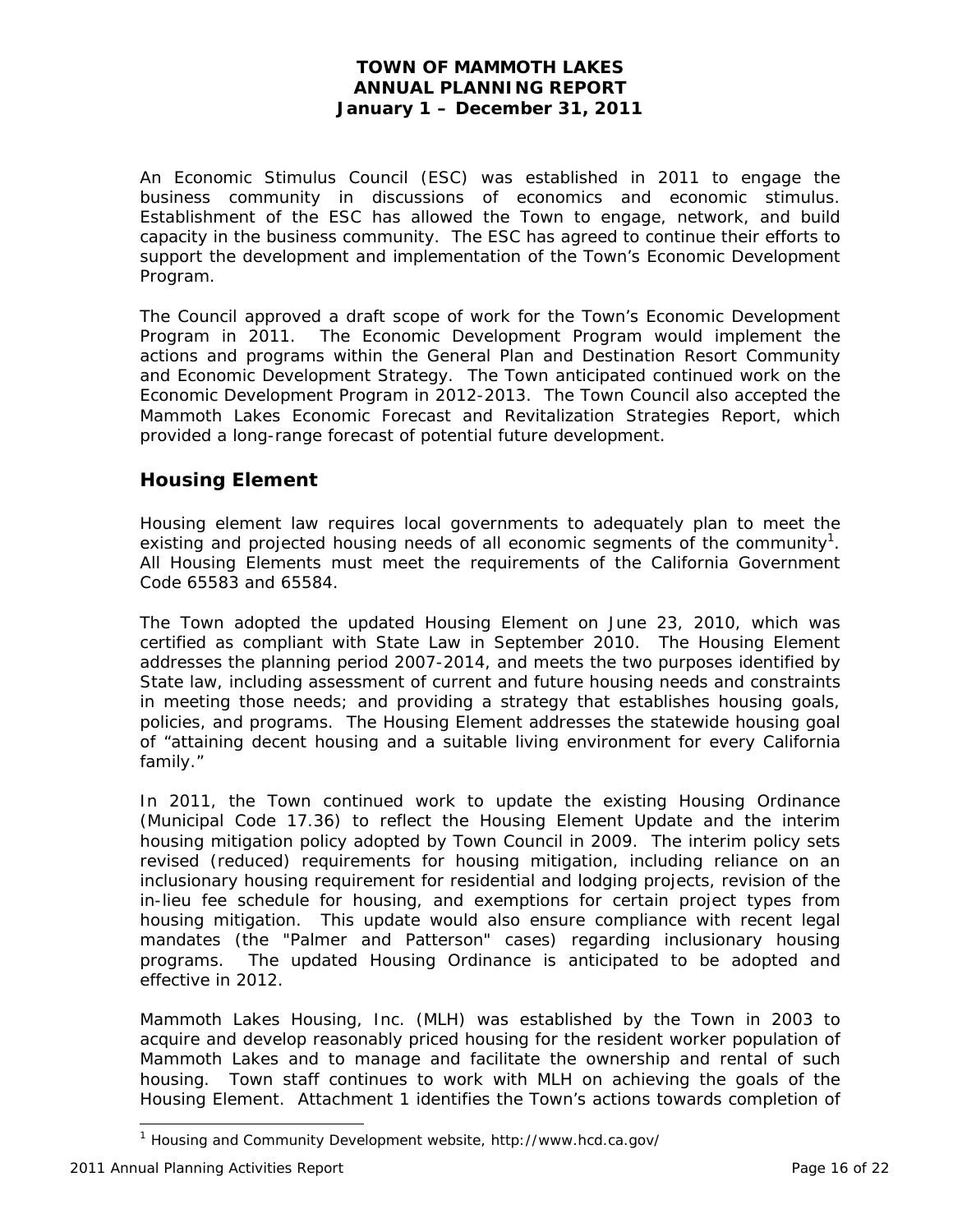the programs and status of the Town's compliance with the deadlines in the updated Housing Element.

In 2011, MLH obtained the necessary permits and completed the work to renovate and upgrade a multi-tenant property at 1829 Old Mammoth Road. A final inspection and certificate of occupancy was issued in early 2012. This property was acquired by MLH through a Community Development Block Grant (CDBG) Program. The CDBG provided funds for MLH to purchase and convert the market rate four-plex into permanent affordable housing, as well as upgrade the units to a high level of energy efficiency.

MLH commissioned RRC & Associates in 2011 to conduct a housing needs assessment for Mammoth Lakes. Through employee and employer surveys, interviews, and trend analysis, data was collected which will be used to drive the Community Housing Strategy. The recommendations of this assessment include expanding MLH rehabilitation efforts, initiating the development of additional rental housing, exploring opportunities to better serve the Hispanic/Latino population, and exploring relaxing current restrictions on deed restricted properties, among others.

The December 31, 2011 balance within the Affordable Housing In-Lieu Fund totaled \$432,670.

The Town, in conjunction with MLH, submitted one grant application for CDBG planning and technical assistance funds in the amount of \$35,000, which was not awarded (Table 1).

| <b>Grant Funding</b><br>Source | Amount   |                        | Program | <b>Status</b> |                         |
|--------------------------------|----------|------------------------|---------|---------------|-------------------------|
| <b>CDBG</b>                    | \$35,000 | Planning<br>Assistance | &       |               | Technical   Not Awarded |

**Table 1: Housing Related Grant Applications** 

# **REGIONAL HOUSING NEEDS**

Table 2 summarizes the Town's progress towards meeting the Regional Housing Needs Allocation (RHNA), for the 2007-2014 Housing Element period.

#### **Table 2: 2007-2011 Progress to Meeting RHNA**

| Year<br>Constructed/Restricted | Very Low | Low | Moderate      | Above-Moderate<br>(Deed Restricted) |
|--------------------------------|----------|-----|---------------|-------------------------------------|
| 2007                           | Q        | 57  |               |                                     |
| 2008                           | ົ        | 15  | 10            | 24                                  |
| 2009                           |          |     | 5             | 19                                  |
| 2010                           |          |     |               |                                     |
| 2011                           |          |     |               | ∩*                                  |
| Total                          | 12       | 76  |               | 45                                  |
| <b>RHNA 2007-2014</b>          | 55       | 56  | 58            | 110                                 |
| Net Remaining                  | 43       | 20  | $4^{\degree}$ | 65                                  |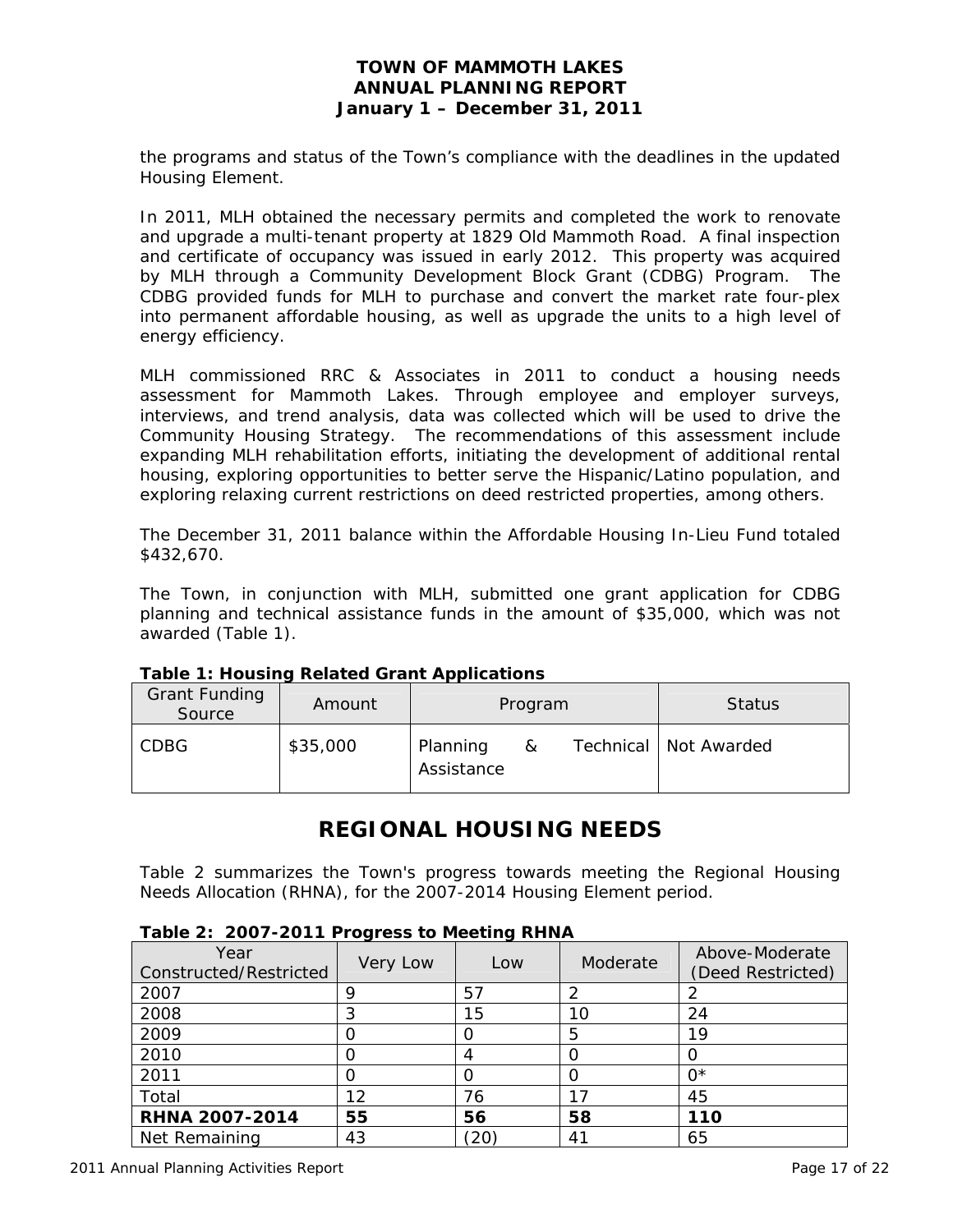\* Three non-deed restricted market rate units were constructed in 2011.

As shown in the Table 2, the Town did not acquire or construct any new housing units in 2011, but was able to complete the rehabilitation of the four low-income apartments (i.e., Star Apartments). Ongoing efforts will need to be focused on the production of housing, particularly for very-low, moderate, and above-moderate income residents, in order to achieve the Town's fair share of the regional housing need.

The Town continued to direct resources to housing in 2011, particularly the allocation of in-lieu housing funds, and a one point share of Transient Occupancy Tax revenues to housing. The latter source was principally used to fund the work of MLH, the Town's affordable housing non-profit. MLH has used these funds to leverage additional State and Federal grant funds to construct and acquire affordable housing units, to provide down payment assistance to qualifying households, and to provide assistance to qualified families to find and move into affordable housing units.

# **GOVERNMENTAL CONSTRAINTS TO AFFORDABLE HOUSING**

The Housing Element is required to analyze and identify potential government constraints to the production of affordable housing, and where possible, identify programs that will help to lessen these constraints. Examples of such constraints are government-imposed fees that contribute to the overall cost of housing production, development standards that make it more difficult or costly to develop, or review processes that add time and cost to housing development proposals.

Although some development standards, such as those for on-site parking, lot coverage, and setbacks may be more stringent than in other communities, they are appropriate in the town's local context, particularly the need to deal with large amounts of snowfall.

The analysis of government constraints found that the Town's permitting, development review, and fees represent actual staff costs and time to process applications, and are not unduly restrictive to new residential development. Recently, the Town undertook a review of its development impact fees, including housing mitigation in lieu fees, and, as a result, lowered fees substantially in 2009. One area identified for improvement is the Zoning Code, which has not been updated since adoption of the General Plan update in 2007; this may add potential complexity to the interpretation of policies and standards.

Programs identified in the Housing Element to reduce governmental constraints to housing production include:

- Modify the Municipal Code (MC) to incorporate General Plan Policy L.2.D, allowing additional density bonuses for deed-restricted housing projects, and SB 2 pertaining to emergency shelters and transitional housing (H.1.D.1 and H.1.F.2).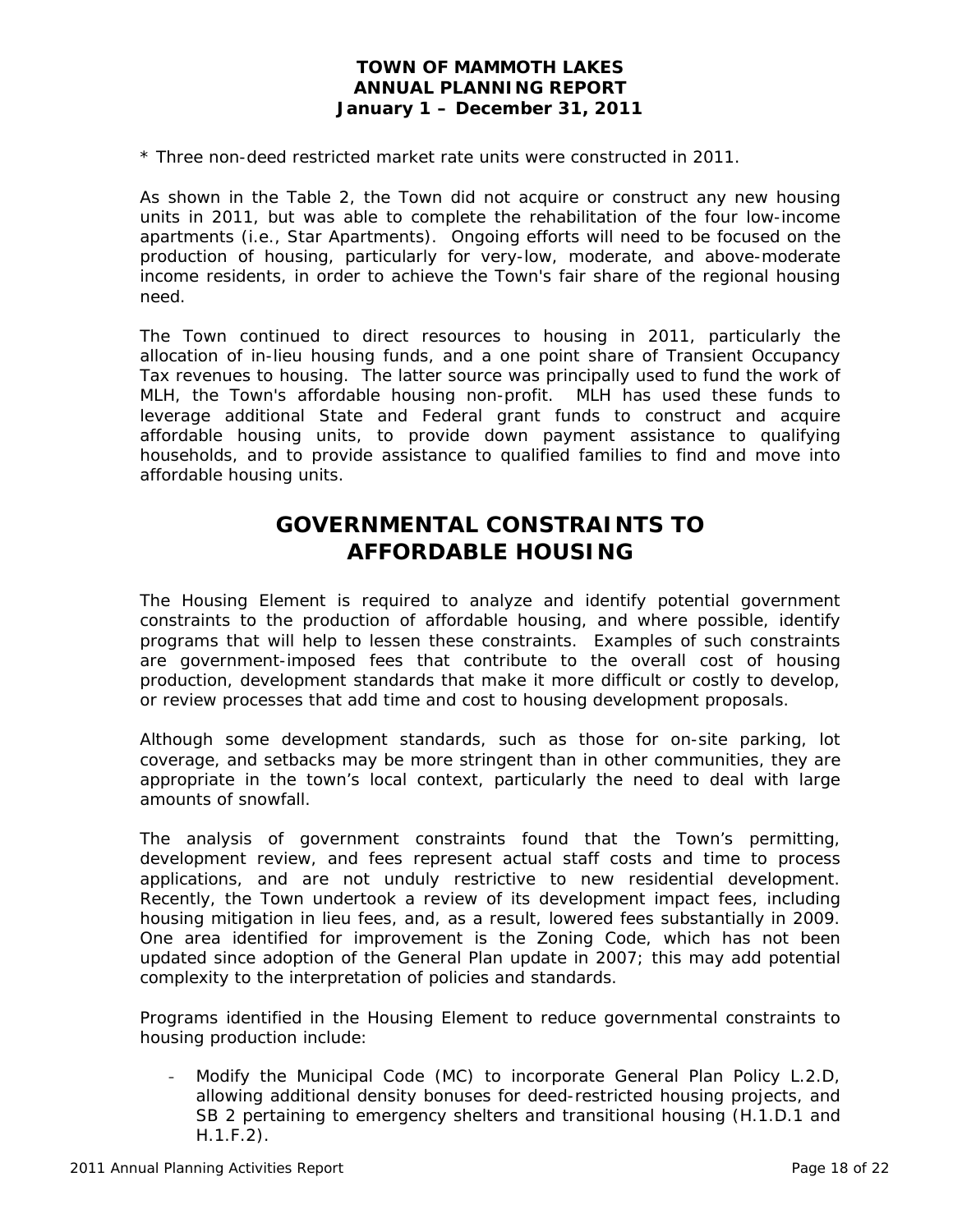- Adopt a resolution waiving application processing fees for developments that include affordable to extremely low-income households (H.4.B.1).
- Amend the MC to allow residential care and assisted living facilities, licensed group homes, and small residential care facilities (H.4.C.1 and H.4.C.2).
- Amend the MC to clarify that manufactured housing is permitted in all residential zones (H.4.C.3).
- Allow additional types of secondary housing units within single family residential zones (H.4.D.1).
- Amend the DIF Ordinance to assure that impact fees do not impede housing production to meet the Town's RHNA (H.4.E.2).
- Amend the Town's parking standards to allow reduced parking standards for affordable, infill, and mixed use housing (H.4.E.3).

In addition, the Housing Element identifies completion of the comprehensive Zoning Code Update as a key action. The Zoning Code Update will help to reduce regulatory constraints to housing development by ensuring that the Zoning Code is consistent with the General Plan, reducing ambiguity and making for a more efficient review process. It will also look at opportunities for streamlining and simplification of development review procedures, such as design review. The Zoning Code Update is underway and anticipated to be completed in fiscal year 2011-2012, following completion of the required environmental review.

The Housing Element also includes an action, H.2.B.1, to amend the Zoning Ordinance in keeping with the interim housing mitigation policy, which was adopted in November 2009. The analysis leading to adoption of the interim policy concluded that existing development impact and housing fees were set at a relatively high level, and were likely to suppress development, including new housing production. The interim policy simplifies the current requirements for housing mitigation, generally reduces the cost burden associated with housing mitigation, and requires periodic review of housing fees to ensure they are in line with actual community needs and costs to develop affordable housing. In addition, the Town and MLH are working with a consultant on long term development projections (i.e., development forecast) that will help to refine estimates of workforce housing needs and more efficiently calibrate housing programs and fees. A complete summary of the Town's progress to achieving the programs identified in the Housing Element is included as Attachment 1.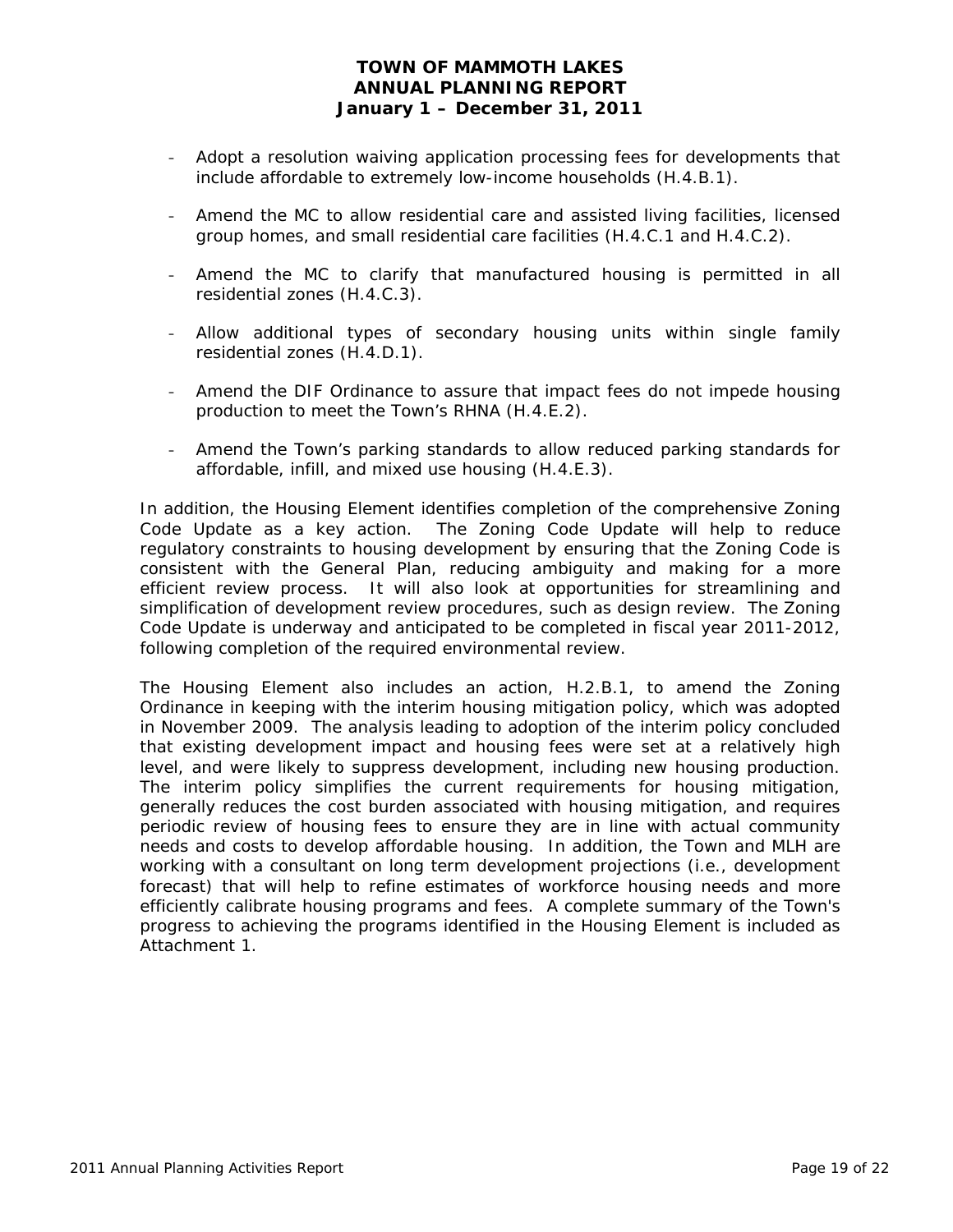# **PLANNING APPLICATIONS**

The following table summarizes the status of planning applications as of December 31, 2011. A detailed list of application requests is attached (Attachment 2).

| <b>Application Types</b>                   | <b>New</b><br>Requests | Approved                     | Denied           | In Process       |
|--------------------------------------------|------------------------|------------------------------|------------------|------------------|
| Zoning Code Amendments                     | 1                      | 1                            | $\mathbf 0$      | $\mathbf 0$      |
| <b>Tentative Tract Maps</b>                | $\mathbf 0$            | 1                            | $\mathbf{O}$     | $\mathbf 0$      |
| <b>Tentative Parcel Maps</b>               | 1                      | 1                            | 0                | 1                |
| Use Permit Applications                    | $\overline{2}$         | 4                            | $\mathbf 0$      | $\mathsf O$      |
| Development Agreements                     | 1                      | $\mathbf 0$                  | $\mathbf 0$      | 1                |
| Design Reviews                             | $\overline{2}$         | $\overline{2}$               | $\Omega$         | $\Omega$         |
| Administrative Design Reviews              | 6                      | 6                            | $\Omega$         | $\Omega$         |
| Variances                                  | $\Omega$               | $\Omega$                     | $\Omega$         | $\Omega$         |
| Lot Line Adjustments                       | $\Omega$               | 1                            | $\Omega$         | $\Omega$         |
| <b>Concept Reviews</b>                     | $\mathbf{1}$           | N/A                          | N/A              | $\mathbf 0$      |
| Zoning Adjustments                         | 6                      | 5                            | 1<br>(withdrawn) | $\mathbf 0$      |
| <b>Administrative Permits</b>              | 5                      | 5                            | (withdrawn)      | $\mathbf 0$      |
| <b>Time Extension Requests</b>             | 4                      | $\overline{2}$               | $\mathbf 0$      | 3                |
| Sign Permits                               | 19                     | 18                           | $\mathbf 0$      | 1                |
| <b>Tree Permits</b>                        | 85                     | 85                           | $\Omega$         | $\Omega$         |
| <b>Building Permits</b>                    | 680                    | 648                          | $\mathbf 0$      | 32               |
| Code Compliance Cases                      | 150                    | $\overline{141}$<br>(closed) | N/A              | 9                |
| <b>Business License (Tax Certificates)</b> | 210                    | N/A                          | N/A              | Not<br>available |

## **Table 3: 2011 Planning Applications**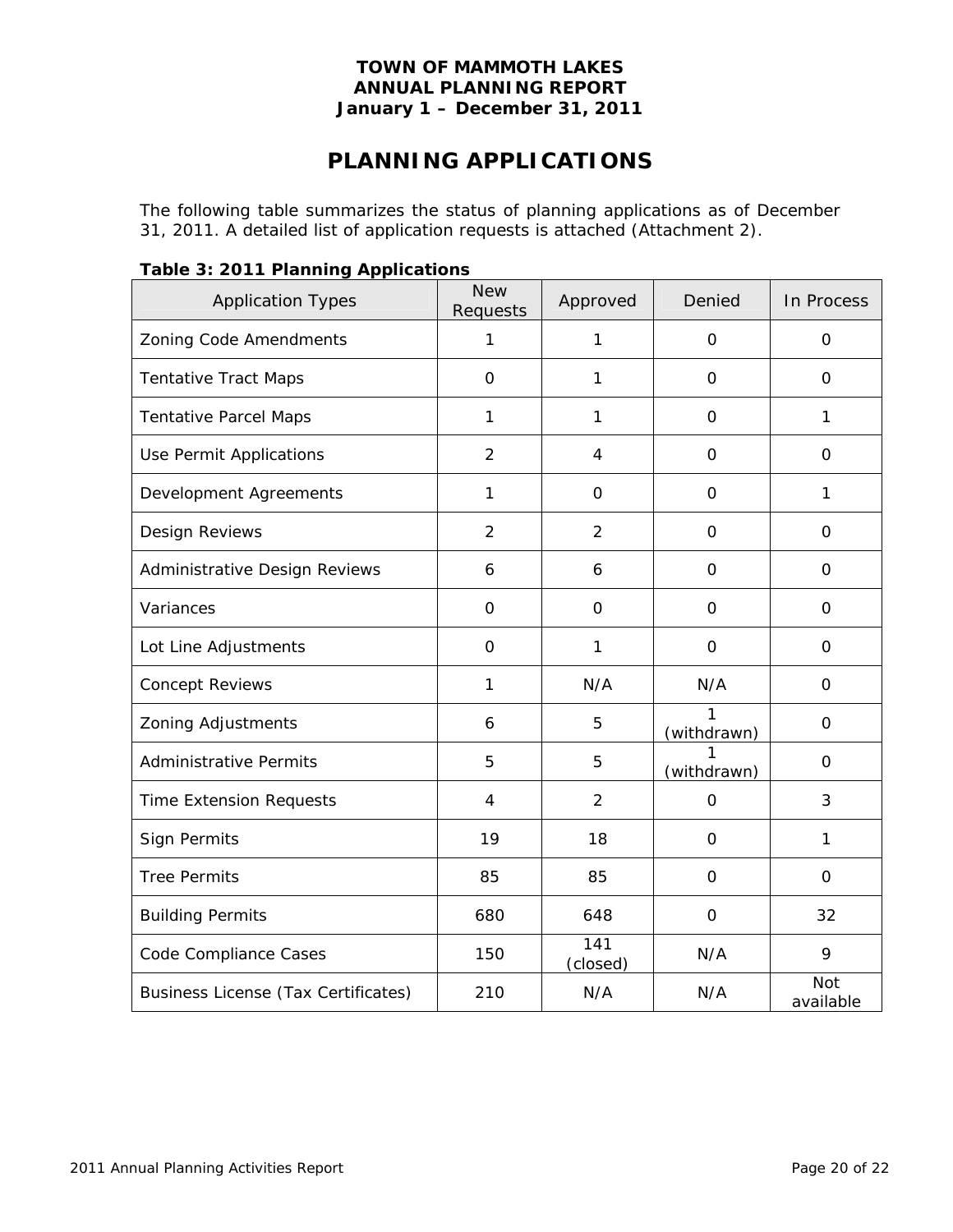# **LOOK AHEAD - MAJOR PROJECTS IN 2012**

The Town of Mammoth Lakes anticipates a busy 2012 completing significant work programs and projects that will further implement the 2007 General Plan:

- Airport Layout Plan Update Narrative completion
- Code Compliance
- Downtown Concept for Main Street implementation
- Economic Development Program implementation
- Housing Ordinance adoption
- Mammoth Gateway Project
- Mobility Plan CEQA and adoption
- Municipal Wayfinding
- Ormat Geothermal CEQA/NEPA
- Project Impact and Evaluation Criteria (PIEC), Indicators, and Zoning Code implementation
- Public Arts Plan actions implementation
- Single Family Transient Rental Zone Code Amendment
- TOT Enforcement Program
- Trails Signage and Wayfinding
- Urban Water Management Plan
- Whitmore Track Facility construction
- Zoning Code Update CEQA and Adoption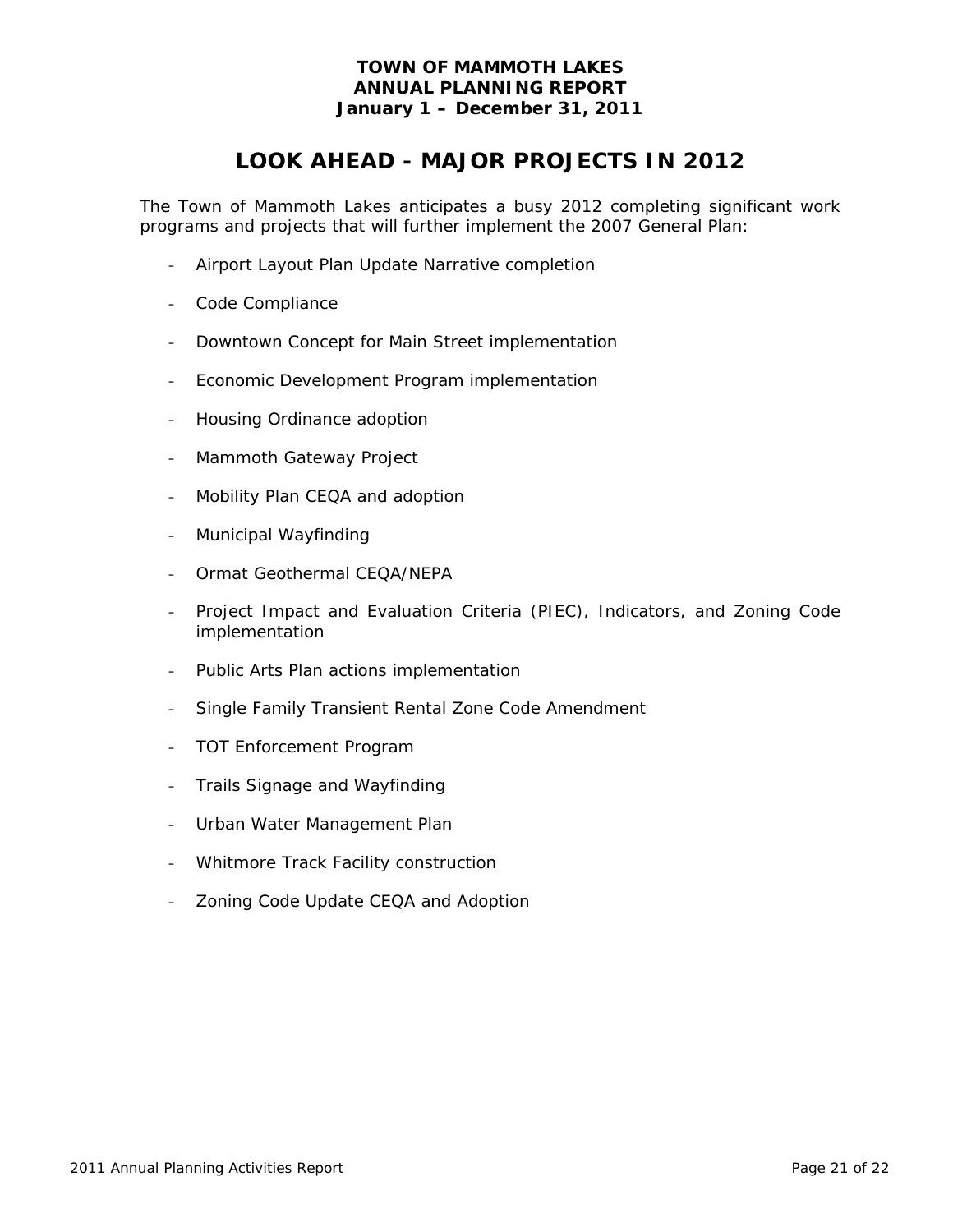# **ATTACHMENTS**

**Attachment 1:** Annual Element Progress Report – Housing Element Implementation

**Attachment 2:** Detailed List of Planning Application Requests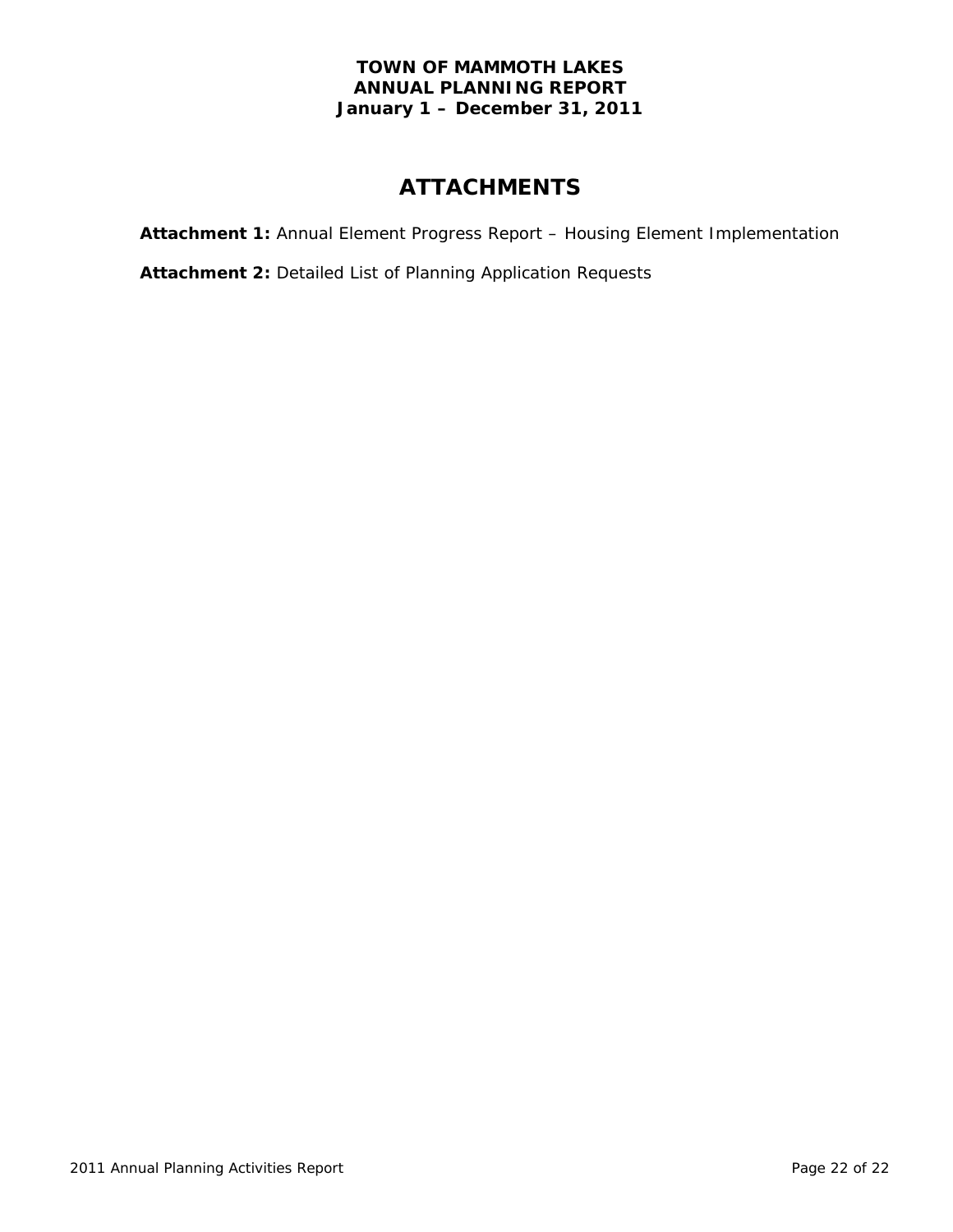(CCR Title 25 §6202 )

**Jurisdiction**Town of Mammoth Lakes

**Reporting Period** 

- 12/31/2011

**Table A**

#### **Annual Building Activity Report Summary - New Construction Very Low-, Low-, and Mixed-Income Multifamily Projects**

| <b>Housing Development Information</b>                                                    |                |                            |                                    |        |                |                    |                          |               |                                    | <b>Housing with Financial Assistance</b><br>and/or<br><b>Deed Restrictions</b> | <b>Housing without</b><br><b>Financial Assistance</b><br>or Deed Restrictions                               |                                    |                                                                         |
|-------------------------------------------------------------------------------------------|----------------|----------------------------|------------------------------------|--------|----------------|--------------------|--------------------------|---------------|------------------------------------|--------------------------------------------------------------------------------|-------------------------------------------------------------------------------------------------------------|------------------------------------|-------------------------------------------------------------------------|
| $\overline{1}$                                                                            | $\overline{2}$ | 3                          |                                    |        | $\overline{4}$ |                    | 5                        | 5a            | 6                                  | $\overline{7}$                                                                 | 8                                                                                                           |                                    |                                                                         |
| Project Identifier<br>(may be APN No.,                                                    | Unit           | Tenure                     | Affordability by Household Incomes |        |                |                    | <b>Total Units</b>       | Est. # Infill | Assistance<br>Programs<br>for Each | Deed<br>Restricted<br>Units                                                    | Note below the number of units<br>determined to be affordable without<br>financial or deed restrictions and |                                    |                                                                         |
| project name or<br>address)                                                               | Category       | R=Renter<br>O=Owner        | Very Low-                          | Low-   | Moderate-      | Above<br>Moderate- | per<br>Units*<br>Project |               |                                    |                                                                                | Development                                                                                                 |                                    | attach an explanation how the<br>jurisdiction determined the units were |
|                                                                                           |                |                            | Income                             | Income | Income         | Income             |                          |               |                                    | See Instructions                                                               | See Instructions                                                                                            | affordable. Refer to instructions. |                                                                         |
|                                                                                           |                |                            |                                    |        |                |                    |                          |               |                                    |                                                                                |                                                                                                             |                                    |                                                                         |
|                                                                                           |                |                            |                                    |        |                |                    |                          |               |                                    |                                                                                |                                                                                                             |                                    |                                                                         |
|                                                                                           |                |                            |                                    |        |                |                    |                          |               |                                    |                                                                                |                                                                                                             |                                    |                                                                         |
|                                                                                           |                |                            |                                    |        |                |                    |                          |               |                                    |                                                                                |                                                                                                             |                                    |                                                                         |
|                                                                                           |                |                            |                                    |        |                |                    |                          |               |                                    |                                                                                |                                                                                                             |                                    |                                                                         |
|                                                                                           |                |                            |                                    |        |                |                    |                          |               |                                    |                                                                                |                                                                                                             |                                    |                                                                         |
|                                                                                           |                |                            |                                    |        |                |                    |                          |               |                                    |                                                                                |                                                                                                             |                                    |                                                                         |
|                                                                                           |                |                            |                                    |        |                |                    |                          |               |                                    |                                                                                |                                                                                                             |                                    |                                                                         |
| (9) Total of Moderate and Above Moderate from Table A3<br>3<br>0<br>$\blacktriangleright$ |                |                            |                                    |        |                |                    |                          |               |                                    |                                                                                |                                                                                                             |                                    |                                                                         |
| (10) Total by income Table A/A3                                                           |                | ▶<br>$\blacktriangleright$ |                                    |        |                | 3                  | $\Omega$                 |               |                                    |                                                                                |                                                                                                             |                                    |                                                                         |
| (11) Total Extremely Low-Income Units*                                                    |                |                            |                                    |        |                |                    |                          |               |                                    |                                                                                |                                                                                                             |                                    |                                                                         |

\* Note: These fields are voluntary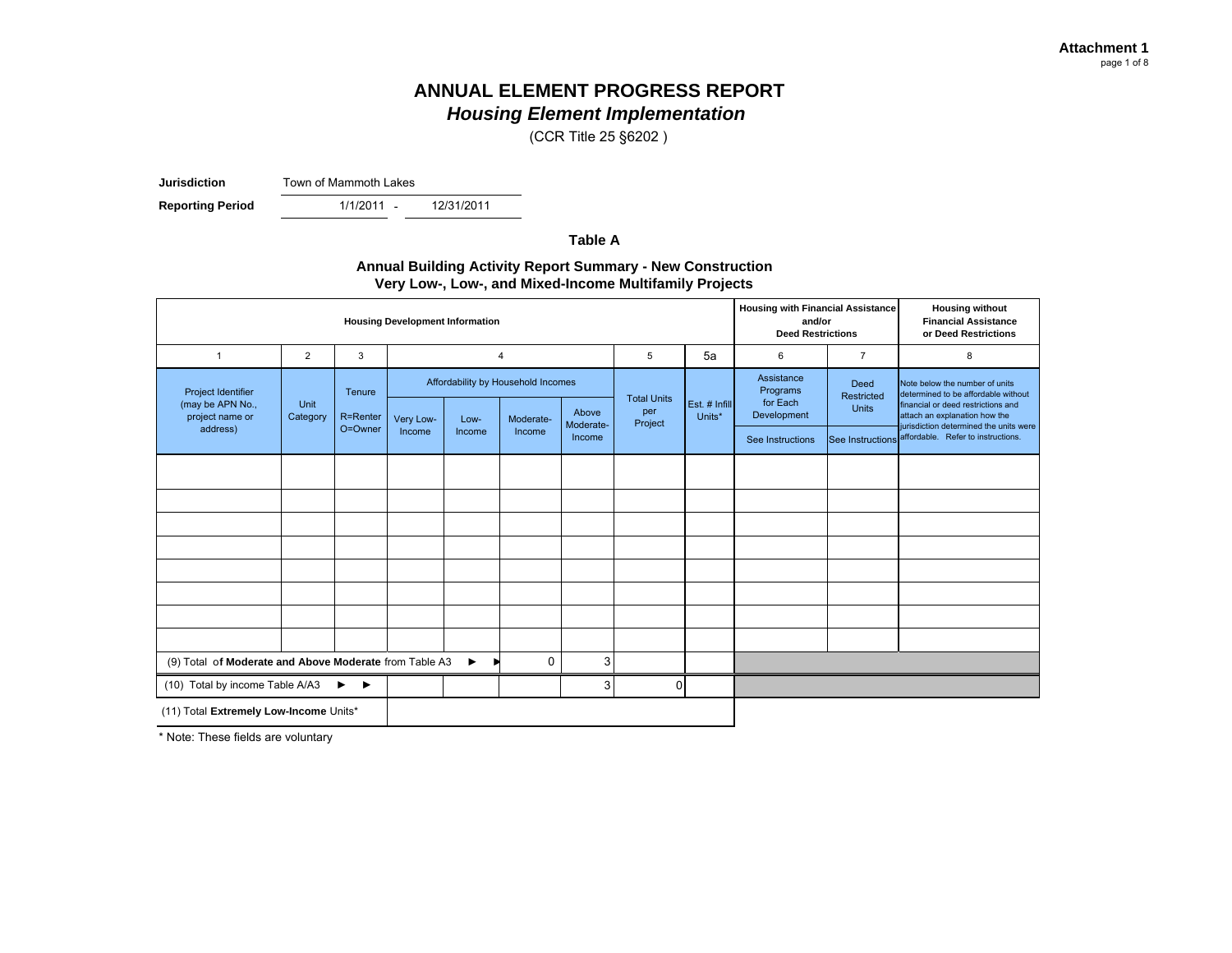(CCR Title 25 §6202 )

**Jurisdiction**Town of Mammoth Lakes

 $1/1/2011 -$ **Reporting Period** 1/1/2011 - 12/31/2011

#### **Table A2Annual Building Activity Report Summary - Units Rehabilitated, Preserved and Acquired pursuant to GC Section 65583.1(c)(1)**

Please note: Units may only be credited to the table below when a jurisdiction has included a program it its housing element to rehabilitate, preserve or acquire units to accommodate a portion of its RHNA whichmeet the specific criteria as outlined in GC Section 65583.1(c)(1)

|                                   |                              |                     | Affordability by Household Incomes |                              |                                                                                                                                    |
|-----------------------------------|------------------------------|---------------------|------------------------------------|------------------------------|------------------------------------------------------------------------------------------------------------------------------------|
| <b>Activity Type</b>              | Extremely<br>Low-<br>Income* | Very Low-<br>Income | Low-<br>Income                     | <b>TOTAL</b><br><b>UNITS</b> | (4) The Description should adequately document how each unit complies with<br>subsection (c)(7) of Government Code Section 65583.1 |
| (1) Rehabilitation Activity       |                              |                     |                                    |                              |                                                                                                                                    |
| (2) Preservation of Units At-Risk |                              |                     |                                    |                              |                                                                                                                                    |
| (3) Acquisition of Units          |                              |                     |                                    |                              |                                                                                                                                    |
| (5) Total Units by Income         | 0                            | 0                   | 0                                  | $\mathbf 0$                  |                                                                                                                                    |

\* Note: This field is voluntary

**Table A3**

**Annual building Activity Report Summary for Above Moderate-Income Units (not including those units reported on Table A)**

|                                                     | 1.<br><b>Single Family</b> | 2.<br>2 - 4 Units | 3.<br>5+ Units | 4.<br><b>Second Unit</b> | 5.<br><b>Mobile Homes</b> | 6.<br><b>Total</b> | 7.<br>Number of<br>infill units* |
|-----------------------------------------------------|----------------------------|-------------------|----------------|--------------------------|---------------------------|--------------------|----------------------------------|
| No. of Units Permitted for<br>Moderate              |                            |                   |                |                          |                           | 0                  |                                  |
| No. of Units Permitted for<br><b>Above Moderate</b> |                            | C                 |                |                          |                           | 3                  |                                  |

\* Note: This field is voluntary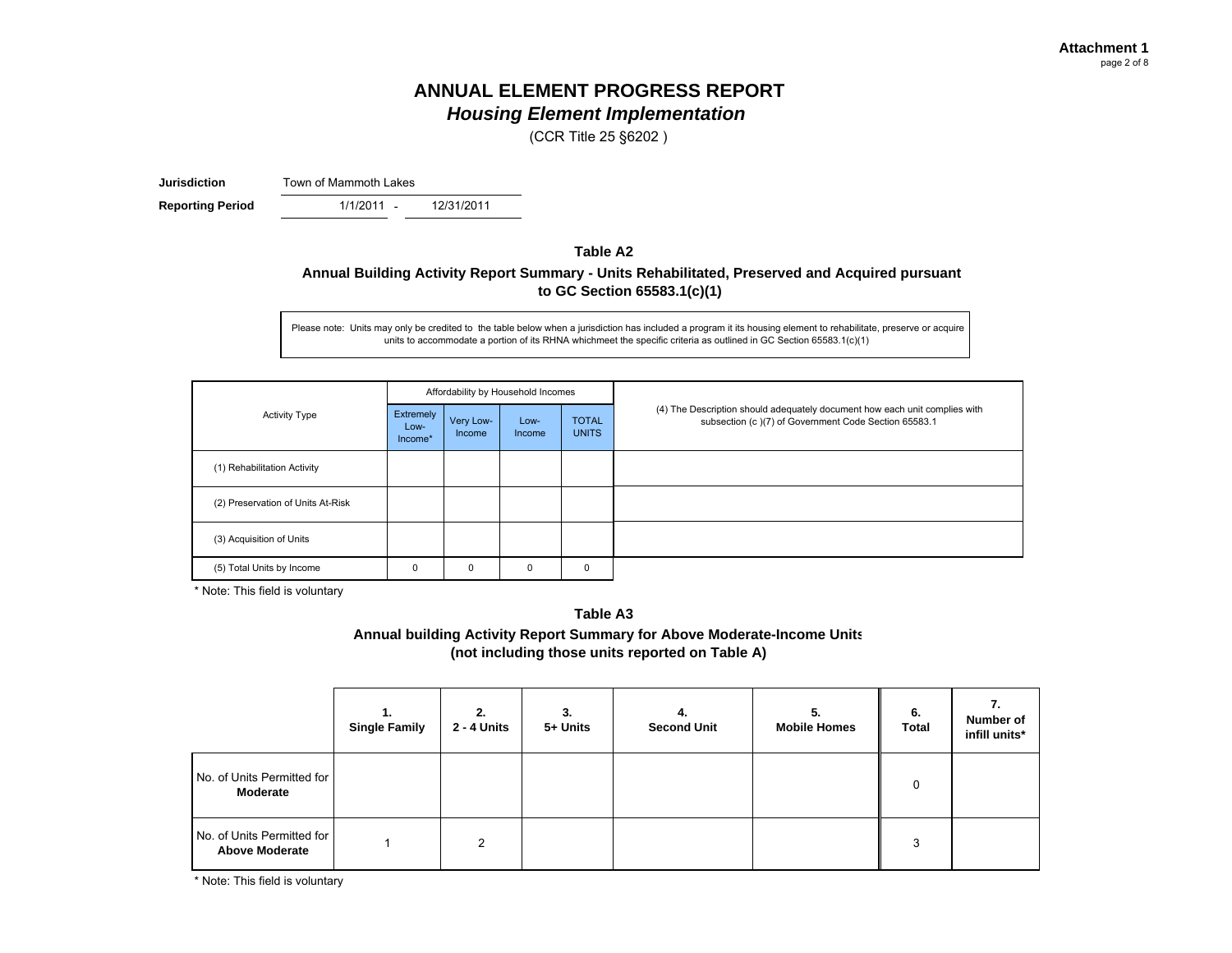(CCR Title 25 §6202 )

**Jurisdiction**Town of Mammoth Lakes

-

**Reporting Period** 1/1/2011 - 12/31/2011

**Table B**

#### **Regional Housing Needs Allocation Progress**

**Permitted Units Issued by Affordability**

|                    | Enter Calendar Year starting with the first year of<br>the RHNA allocation period. See Example.                                      |                                              | 2007           | 2008                   | 2009        | 2010                   | 2011        | 2012      | 2013                   | 2014      | 2015      | <b>Total Units</b>     | Total                             |
|--------------------|--------------------------------------------------------------------------------------------------------------------------------------|----------------------------------------------|----------------|------------------------|-------------|------------------------|-------------|-----------|------------------------|-----------|-----------|------------------------|-----------------------------------|
|                    | <b>Income Level</b>                                                                                                                  | <b>RHNA</b><br>Allocation by<br>Income Level | Year           | Year<br>$\overline{2}$ | Year<br>3   | Year<br>$\overline{4}$ | Year<br>5   | Year<br>6 | Year<br>$\overline{7}$ | Year<br>8 | Year<br>9 | to Date<br>(all years) | Remaining RHNA<br>by Income Level |
| Very Low           | Deed<br>Restricted<br>Non-deed                                                                                                       | 55                                           | 9              | 3                      | $\mathbf 0$ | $\mathbf 0$            | $\mathbf 0$ |           |                        |           |           | 12                     | 43                                |
| Low                | restricted<br>Deed<br>Restricted                                                                                                     | 56                                           | 57             | 15                     | $\mathbf 0$ | $\overline{4}$         | $\mathbf 0$ |           |                        |           |           | 76                     | $-20$                             |
|                    | Non-deed<br>restricted                                                                                                               |                                              |                |                        |             |                        |             |           |                        |           |           |                        |                                   |
| Moderate           | Deed<br>Restricted<br>Non-deed<br>restricted                                                                                         | 58                                           | 2              | 10                     | 5           | $\mathbf 0$            | $\mathbf 0$ |           |                        |           |           | 17                     | 41                                |
| Above Moderate     |                                                                                                                                      | 110                                          | $\overline{2}$ | 24                     | 19          | $\mathbf 0$            | $\mathbf 0$ |           |                        |           |           | 45                     | 65                                |
| Total RHNA by COG. | Enter allocation number:                                                                                                             | 279                                          | 70             | 52                     | 24          | $\overline{4}$         | $\mathbf 0$ |           |                        |           |           | 150                    |                                   |
| Total Units ▶      | $\rightarrow$<br>Remaining Need for RHNA Period $\triangleright$ $\triangleright$ $\triangleright$ $\triangleright$ $\triangleright$ |                                              |                |                        |             |                        |             |           |                        |           |           |                        | 129                               |
|                    |                                                                                                                                      |                                              |                |                        |             |                        |             |           |                        |           |           |                        |                                   |

Note: units serving extremly low-income households are included in the very low-income permitted units totals.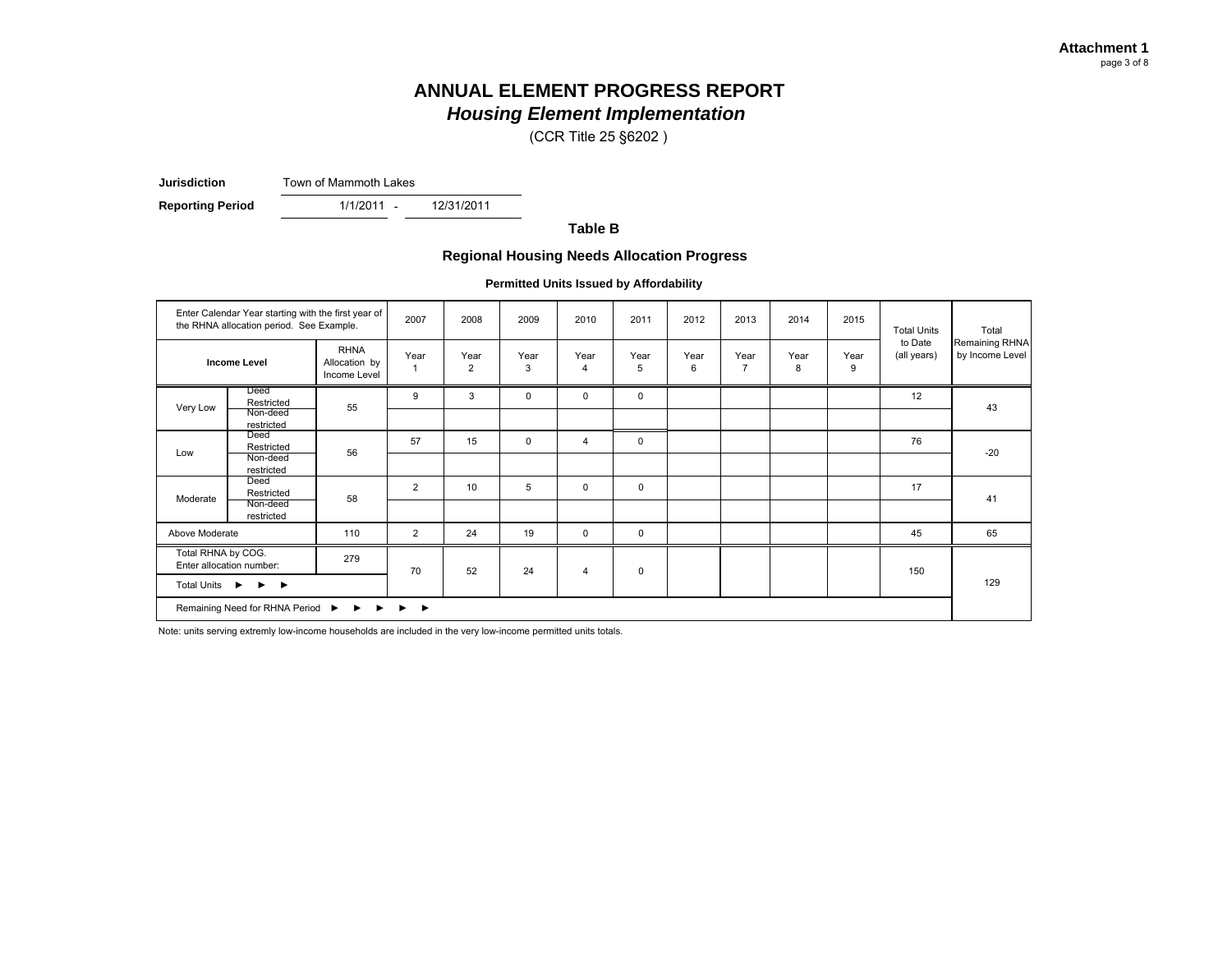(CCR Title 25 §6202 )

**Jurisdiction**Town of Mammoth Lakes

- **Reporting Period** 1/1/2011 - 12/31/2011

#### **Table C**

**Program Implementation Status**

| <b>Program Description</b><br>(By Housing Element Program Names) |                                                                                                                                                             |                             | Housing Programs Progress Report - Government Code Section 65583.<br>Describe progress of all programs including local efforts to remove governmental constraints to the maintenance,<br>improvement, and development of housing as identified in the housing element. |
|------------------------------------------------------------------|-------------------------------------------------------------------------------------------------------------------------------------------------------------|-----------------------------|------------------------------------------------------------------------------------------------------------------------------------------------------------------------------------------------------------------------------------------------------------------------|
| Name of Program                                                  | Objective                                                                                                                                                   | <b>Timeframe</b><br>in H.E. | <b>Status of Program Implementation</b>                                                                                                                                                                                                                                |
| H.1.A.1                                                          | Maintain an up-to-date GIS<br>database.                                                                                                                     | On-going                    | The Town contracts with a GIS coordinator that works for both the<br>Town and Mono County to keep the GIS database functioning and<br>up-to-date.                                                                                                                      |
| H.1.A.2                                                          | Provide annual reporting on the<br>Town's progress to meeting the<br>Housing Element.                                                                       | On-going                    | This table, included with the annual planning report provided to the<br>State Department of Housing and Community Development, is how<br>the Town will report and track progress.                                                                                      |
| H.1.A.3                                                          | Ensure Master Plan/Specific Plan<br>updates provide development<br>capacity and policy to meet<br>housing needs.                                            | On-going                    | As master plans and specific plans are processed, the Community<br>Development Department, Planning Commission, and Town Council<br>will evaluate and ensure adequate development capacity and policy<br>is included to meet housing needs.                            |
| H.1.B.1                                                          | Study exemption from density<br>calculations for required on-site<br>affordable and workforce housing.                                                      | 31-Dec-10                   | The Town studied density exemptions for on-site affordable and<br>workforce housing as part of the Zoning Code Update in 2011. The<br>Zoning Code Update is anticipated to be adopted in 2012.                                                                         |
| H.1.C.1                                                          | Prepare and codify District Plans<br>that address livability and<br>workforce housing and incentives<br>for infill, mixed-use development.                  | 31-Dec-11                   | The South Districts and Sierra Valley Sites district plans were<br>completed in 2011. Codification will be through the Zoning Code<br>Update after completion of CEQA review in 2012.                                                                                  |
| H.1.D.1                                                          | Amend the Housing Ordinance to<br>incorporate General Plan Policy<br>L.2.D. allowing additional density<br>bonuses for deed-restricted<br>housing projects. | 31-Dec-10                   | The Housing Ordinance is being amended as part of the<br>comprehensive Zoning Code Update. The draft Housing Ordinance<br>was completed in 2011. The Zoning Code Update will be codified in<br>2012 after CEQA review is complete.                                     |
| H.1.E.1                                                          | Develop criteria, standards, and<br>thresholds for assessment and<br>approval for Alternative Housing<br>Mitigation Plans.                                  | 31-Dec-10                   | These criteria, standards, and thresholds will be included in the<br>Housing Ordinance update. See H.1.D.1.                                                                                                                                                            |
| H.1.F.1                                                          | Continue to apply zoning<br>standards that allow for special<br>needs housing.                                                                              | On-going                    | The Town is continuing to apply these zoning standards.                                                                                                                                                                                                                |
| H.1.F.2                                                          | Modify the Municipal Code<br>pursuant to SB 2.                                                                                                              | 23-Jun-11                   | The Zoning Code Update is underway and will include this<br>amendment and the updated Housing Ordinance. The Zoning Code<br>Update will be codified in 2012 after CEQA review is complete.                                                                             |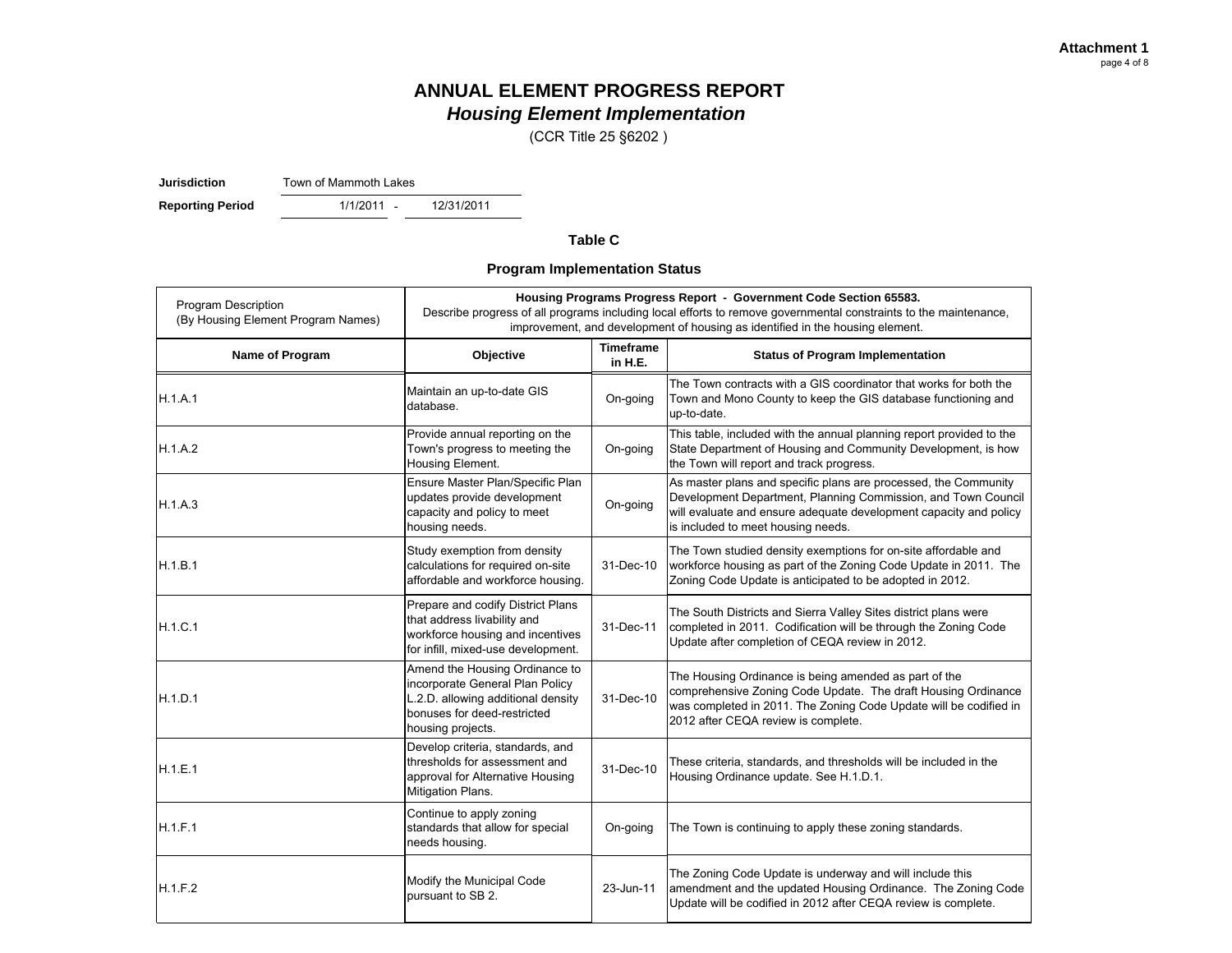(CCR Title 25 §6202 )

| <b>Jurisdiction</b>     | Town of Mammoth Lakes |                                                                                                                                                                                                                                  |           |                                                                                                                                                                                                                                                                      |
|-------------------------|-----------------------|----------------------------------------------------------------------------------------------------------------------------------------------------------------------------------------------------------------------------------|-----------|----------------------------------------------------------------------------------------------------------------------------------------------------------------------------------------------------------------------------------------------------------------------|
| <b>Reporting Period</b> | $1/1/2011 -$          | 12/31/2011                                                                                                                                                                                                                       |           |                                                                                                                                                                                                                                                                      |
| H.2.A.1                 |                       | Dedicate TOT revenues to fund<br>housing programs, loans, and<br>grants.                                                                                                                                                         | On-going  | The Town Council annually dedicates TOT revenues to fund housing<br>programs, loans, and grants.                                                                                                                                                                     |
| H.2.A.2                 |                       | Pursue grant funds to support<br>housing programs.                                                                                                                                                                               | On-going  | The Town and Mammoth Lakes Housing, Inc. continue to pursue<br>grant funds to support housing programs. A CDBG grant for the<br>acquisition of and energy efficient upgrades to an existing multi-<br>family structure for affordable housing was completed in 2011. |
| H.2.A.3                 |                       | Develop and adopt a Community<br>Housing Strategy.                                                                                                                                                                               | 31-Dec-10 | The Town and MLH worked with RRC & Associates to complete a<br>Housing Needs Assessment in 2011, which will be used to develop a<br>Community Housing Strategy.                                                                                                      |
| H.2.A.4                 |                       | Conduct an analysis of ELI<br>household housing needs and<br>develop a local policy target<br>percentage of affordable housing<br>funds for housing the ELI<br>population.                                                       | 31-Dec-11 | The 2011 Housing Needs Assessment looked at current needs<br>including ELI, through employee and employer surveys, interviews,<br>and trend analysis. The recommendations included in the Housing<br>Needs Assessment will drive the Community Housing Strategy.     |
| H.2.B.1                 |                       | Develop and adopt an amended<br>Housing Ordinance.                                                                                                                                                                               | 31-Dec-10 | See H.1.D.1.                                                                                                                                                                                                                                                         |
| H.2.D.1                 |                       | Work with Mammoth Lakes<br>Housing to acquire and renovate<br>units that can be added to the<br>workforce housing inventory.<br>Program creation will include an<br>evaluation of program costs,<br>benefits, and opportunities. | 31-Dec-12 | In 2011 the Town and Mammoth Lakes Housing completed the<br>rehabilitation and energy efficient upgrades to an existing 4 unit<br>structure that was acquired in 2010 (i.e., Star Apartments).                                                                       |
| H.2.E.1                 |                       | Study potential strategies to<br>encourage upgrades of existing<br>multi-family rental properties.                                                                                                                               | 31-Dec-12 | This study has not be started; expected start date is by the end of<br>fiscal year 2011-2012.                                                                                                                                                                        |
| H.2.G.1                 |                       | Work with Mammoth Lakes<br>Housing, Inc. to study and develop<br>procedures that will avoid the<br>inadvertent loss of deed-restricted<br>units.                                                                                 | 31-Dec-11 | A new deed restriction has been implemented that helps to alleviate<br>some of the problem caused by the previous versions. MLH is also<br>talking with RCAC about a loan fund to help to buy back existing<br>units in an effort to maintain deed restrictions.     |
| H.2.H.1                 |                       | Update the 2006 Employee<br>Housing study and use the results<br>of the update to target efforts to<br>facilitate development of employee<br>housing units.                                                                      | 31-Dec-12 | This study has not be started; expected start date is by the end of<br>fiscal year 2011-2012.                                                                                                                                                                        |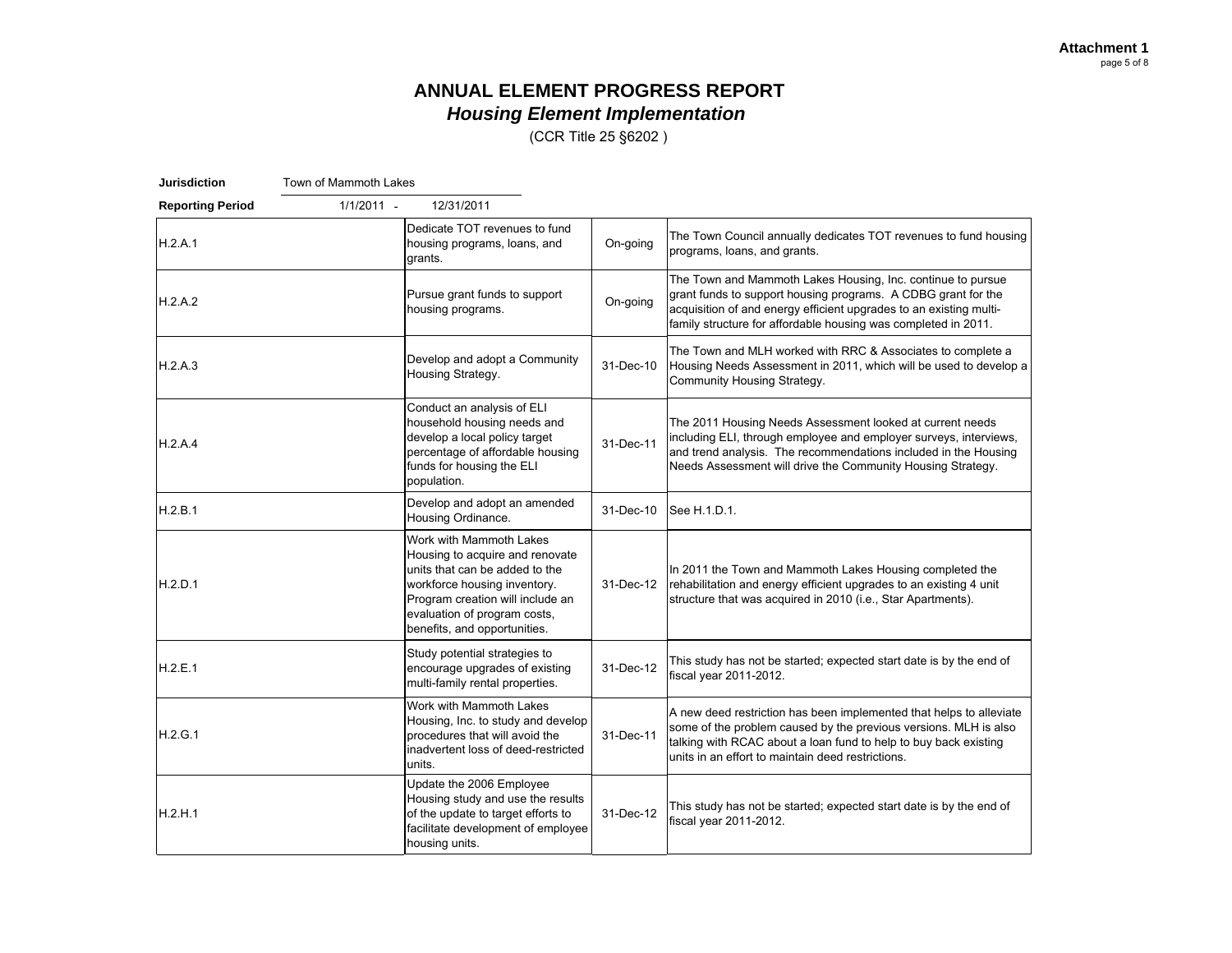(CCR Title 25 §6202 )

| <b>Jurisdiction</b>     | Town of Mammoth Lakes |                                                                                                                                                                                  |           |                                                                                                                                                                                                                                                           |
|-------------------------|-----------------------|----------------------------------------------------------------------------------------------------------------------------------------------------------------------------------|-----------|-----------------------------------------------------------------------------------------------------------------------------------------------------------------------------------------------------------------------------------------------------------|
| <b>Reporting Period</b> | $1/1/2011 -$          | 12/31/2011                                                                                                                                                                       |           |                                                                                                                                                                                                                                                           |
| H.3.A.1                 |                       | Work with Mammoth Lakes<br>Housing, Inc. to develop and<br>adopt minimum design and<br>livability standards for affordable<br>and workforce housing units.                       | 31-Dec-10 | The livability standards adopted as part of the Interim Housing<br>Mitigation Policy are included in the Housing Ordinance update that<br>is part of the Zoning Code Update (See H.1.D.1).                                                                |
| H.3.C.1                 |                       | Complete a District Plan for the<br>Sierra Valley Sites.                                                                                                                         | 31-Dec-10 | The District Plan for the Sierra Valley Sites was completed in 2011.                                                                                                                                                                                      |
| H.4.B.1                 |                       | Adopt a resolution waiving 100%<br>of the application processing fees<br>for developments in which at least<br>5% of units are affordable to<br>extremely low-income households. | 31-Dec-11 | The Town anticipates amending the Municipal Code fee waiver<br>section to include this program concurrently with the Housing<br>Ordinance update. See H.1.D.1.                                                                                            |
| H.4.C.1                 |                       | Amend the Municipal Code to<br>allow residential care and assisted<br>living facilities.                                                                                         | 31-Dec-11 | The draft Zoning Code Update includes this amendment. The<br>Zoning Code Update will be codified in 2012 after CEQA review is<br>complete.                                                                                                                |
| H.4.C.2                 |                       | Amend the Municipal Code to<br>permit licensed group homes and<br>small residential care facilities.                                                                             | 31-Dec-11 | See H.4.C.1                                                                                                                                                                                                                                               |
| H.4.C.3                 |                       | Amend the Municipal Code to<br>clarify that manufactured housing<br>is permitted in all residential<br>zones.                                                                    | 31-Dec-11 | See H.4.C.1                                                                                                                                                                                                                                               |
| H.4.D.1                 |                       | Allow additional types of<br>secondary housing units within the<br>Rural Residential and Residential<br>Single Family Zones.                                                     | 31-Dec-12 | See H.4.C.1                                                                                                                                                                                                                                               |
| H.4.E.1                 |                       | Complete the update of the<br>Municipal Code to bring it into<br>conformance with the 2007<br>General Plan and the Housing<br>Element Update.                                    | 31-Dec-11 | See H.4.C.1                                                                                                                                                                                                                                               |
| H.4.E.2                 |                       | Amend the DIF Ordinance to<br>assure that impact fees do not<br>impede housing production to<br>meet the Town's RHNA.                                                            | 31-Dec-10 | The Interim Housing Mitigation Policy and DIF modifications<br>adjusted housing fees, and exempted additional residential uses<br>from payment of housing fees. Additional modifications may be<br>made as a result of the 2011 Housing Needs Assessment. |
| H.4.E.3                 |                       | Amend the Town's parking<br>standards to allow reduced<br>parking standards for affordable<br>housing and infill and mixed use<br>housing.                                       | 31-Dec-11 | See H.4.C.1                                                                                                                                                                                                                                               |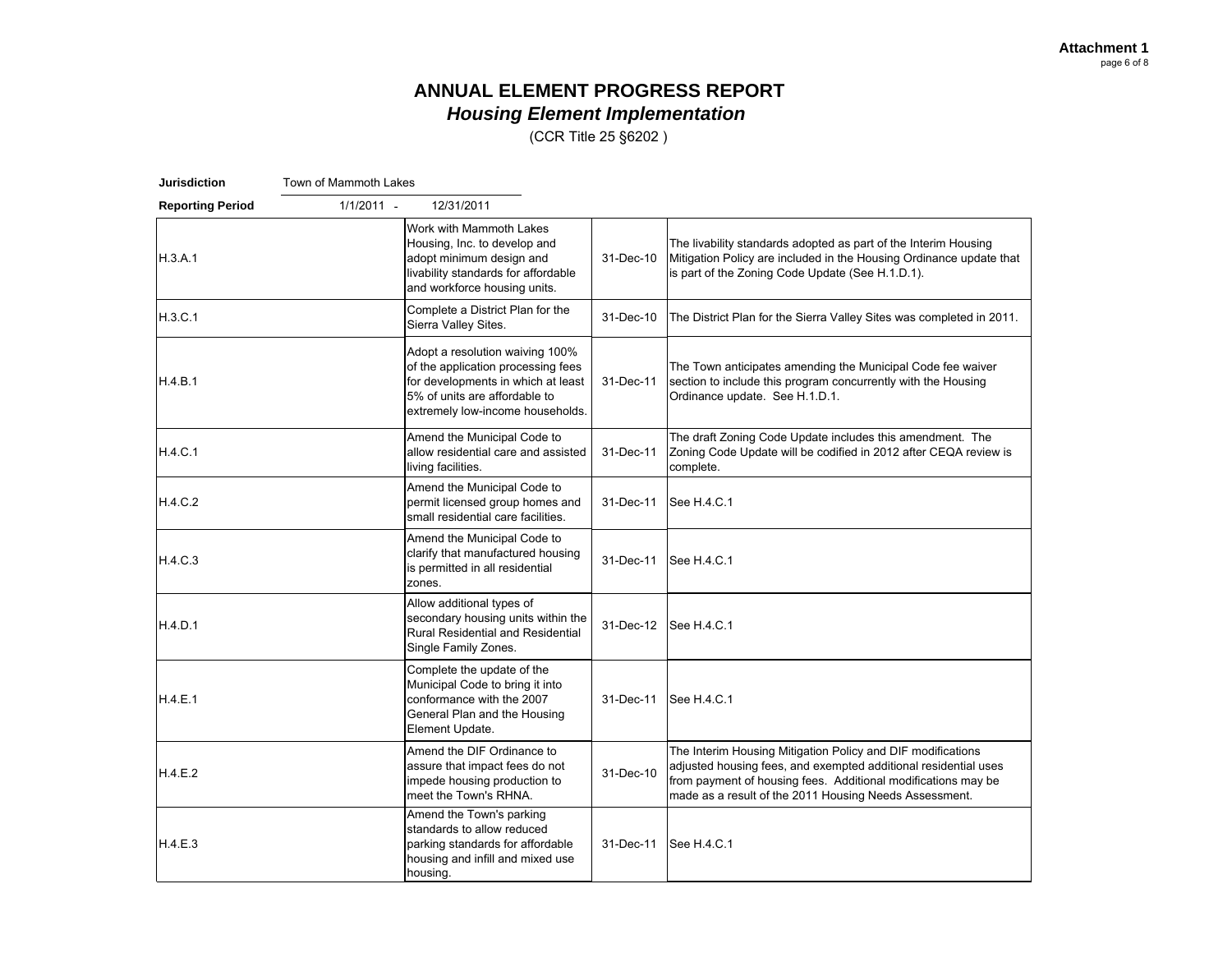(CCR Title 25 §6202 )

| <b>Jurisdiction</b>     | Town of Mammoth Lakes                                                                                                                                |                                                                                                                           |                                                                                                                                                                                                                                                                    |
|-------------------------|------------------------------------------------------------------------------------------------------------------------------------------------------|---------------------------------------------------------------------------------------------------------------------------|--------------------------------------------------------------------------------------------------------------------------------------------------------------------------------------------------------------------------------------------------------------------|
| <b>Reporting Period</b> | $1/1/2011 -$<br>12/31/2011                                                                                                                           |                                                                                                                           |                                                                                                                                                                                                                                                                    |
| H.5.B.1                 | Mammoth Lakes offices and<br>website, the Mammoth Lakes<br>Community Center and Library,<br>and the Mono County offices<br>located in Mammoth Lakes. | Provide information regarding fair<br>housing practices at the Town of<br>31-Dec-10                                       | Information regarding fair housing practices is expected to be<br>and on-going completed in fiscal year 2011-2012.                                                                                                                                                 |
| H.5.C.1                 |                                                                                                                                                      | Establish a process to address fair<br>31-Dec-11<br>housing complaints and inquiries.                                     | The Town anticipates establishing a process to address fair housing<br>and on-going complaints and inquiries by the end of fiscal year 2011-2012.                                                                                                                  |
| H.6.A.1                 | Update and revise local building<br>codes in accordance with State<br>green building technologies that<br>exceed building code<br>requirements.      | Green Building requirements, and<br>consider adoption of an ordinance<br>31-Dec-10<br>that includes incentives for use of | The Town is enforcing the 2010 California Building Code. The Town<br>will study and consider the adoption of incentives for use of green<br>and on-going building technologies that exceed the 2010 Code's requirements<br>through the Zoning Code Update process. |
| H.6.B.1                 | for Community Action (IMACA)<br>and Mammoth Lakes Housing to<br>increase the number of<br>weatherization retrofits and other<br>in Mammoth Lakes.    | Work with Inyo Mono Advocates<br>31-Dec-10<br>upgrades of owner occupied and<br>non-transient rental housing units        | The Town continues to work with Mammoth Lakes Housing on<br>and on-going permits for upgrades to existing non-transient housing.                                                                                                                                   |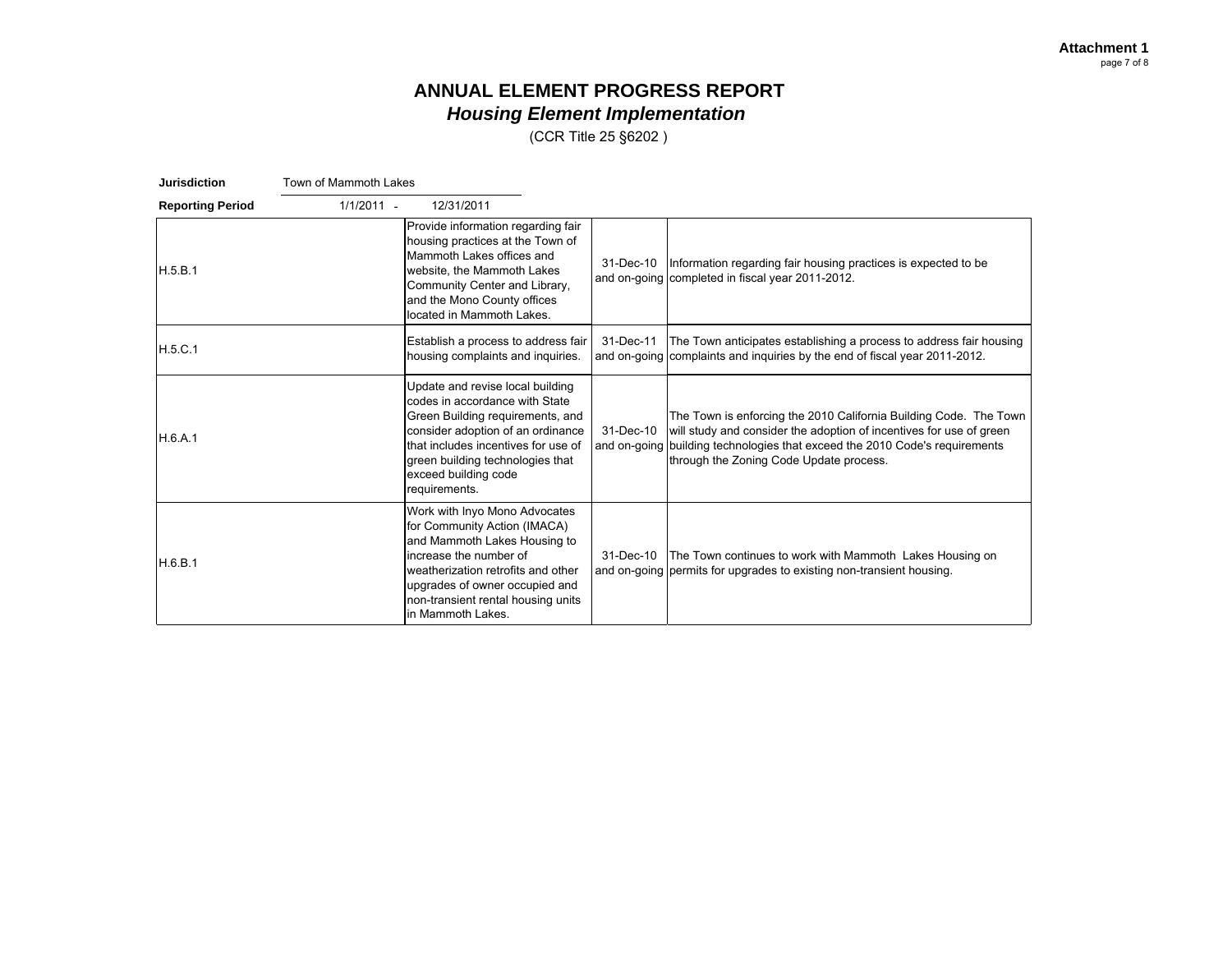(CCR Title 25 §6202 )

**Jurisdiction**Town of Mammoth Lakes

- **Reporting Period** 1/1/2011 - 12/31/2011

**General Comments:**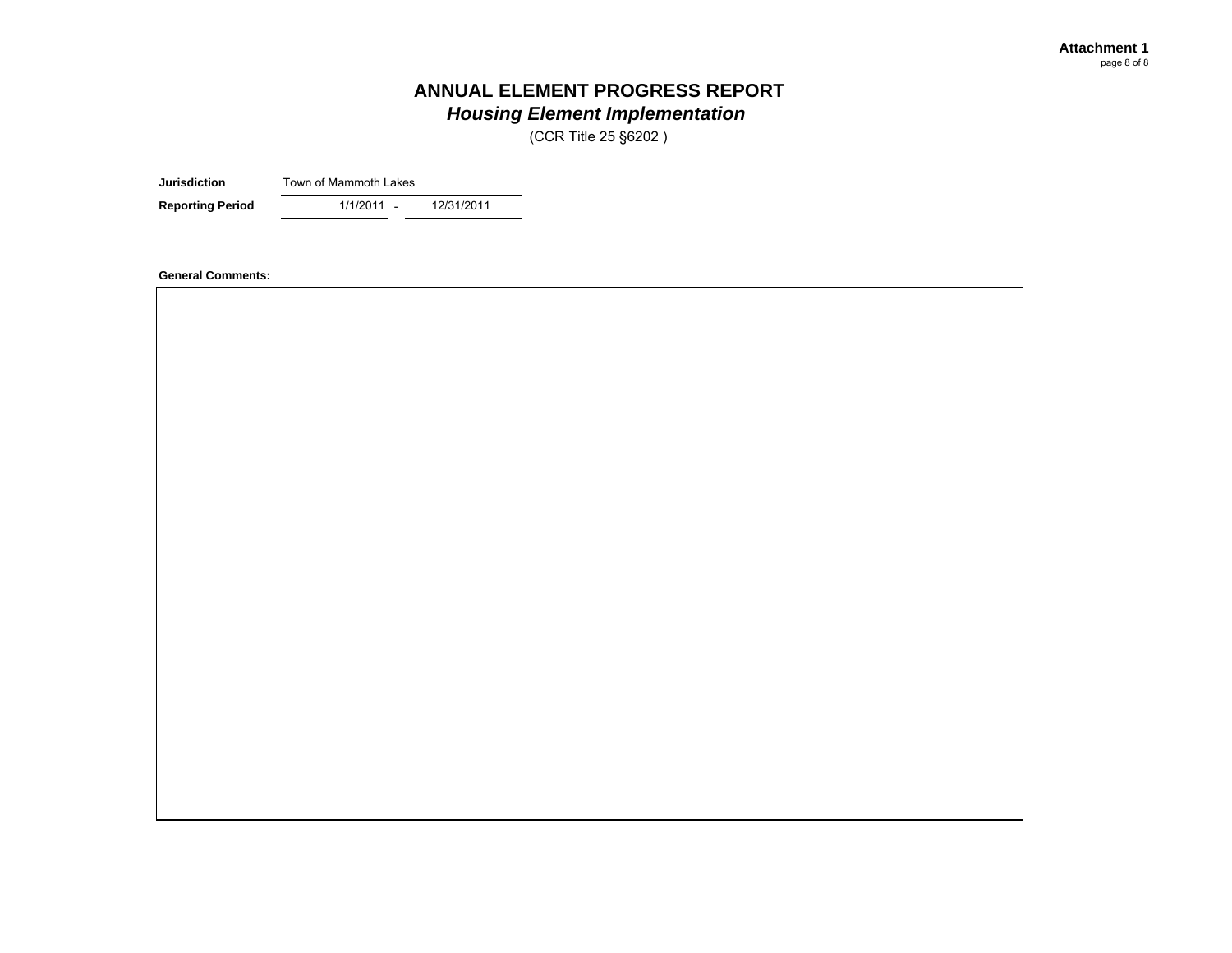## **Attachment 2**

#### **Detailed List of Planning Application Requests January 1 to December 31, 2011**

#### **A. Development Agreement**

i. DA 11-001: Mammoth View development agreement; on hold.

#### **B. Zoning Code Amendments**

i. ZCA 11-001: Sign Code Update; approved.

#### **C. Tentative Parcel Maps**

i. TPM 11-001: Danhakl – Subdivision of one parcel into three parcels; on-going.

#### **D. Use Permit Applications**

- i. UPA 11-001: Mammoth Lakes Housing Rehabilitation of an existing multi-unit structure; approved.
- ii. UPA 11-002: Mammoth Rock 'N Bowl; approved.

#### **E. Design Review**

- i. DR 11-001: Temporary Holding Facility (Sprung Structure); approved.
- ii. DR 11-002: Mammoth Rock 'N Bowl; see UPA 11-002.

#### **F. Administrative Design Review**

- i. ADR 11-001: Sierra Manors re-paint; approved.
- ii. ADR 11-002: Mammoth Lakes Police Station re-paint; approved.
- iii. ADR 11-003: Coldwell Banker re-paint; approved.
- iv. ADR 11-004: Ocean Harvest re-paint; approved.
- v. ADR 11-005: Viewpoint Condominiums re-paint; approved.
- vi. ADR 11-006: Holiday Haus re-paint; approved.

#### **G. Concept Review**

i. CR 11-001: Altis Master Plan amendment; completed.

#### **H. Zoning Adjustments**

- i. ADJ 11-001: Mammoth Lakes Housing Decrease of 20% of the required front yard setback; see UPA 11-001.
- ii. ADJ 11-002: Lighthouse Church Reduction in size of some parking spaces; approved.
- iii. ADJ 11-003: Decrease of 20% of the required street side yard setback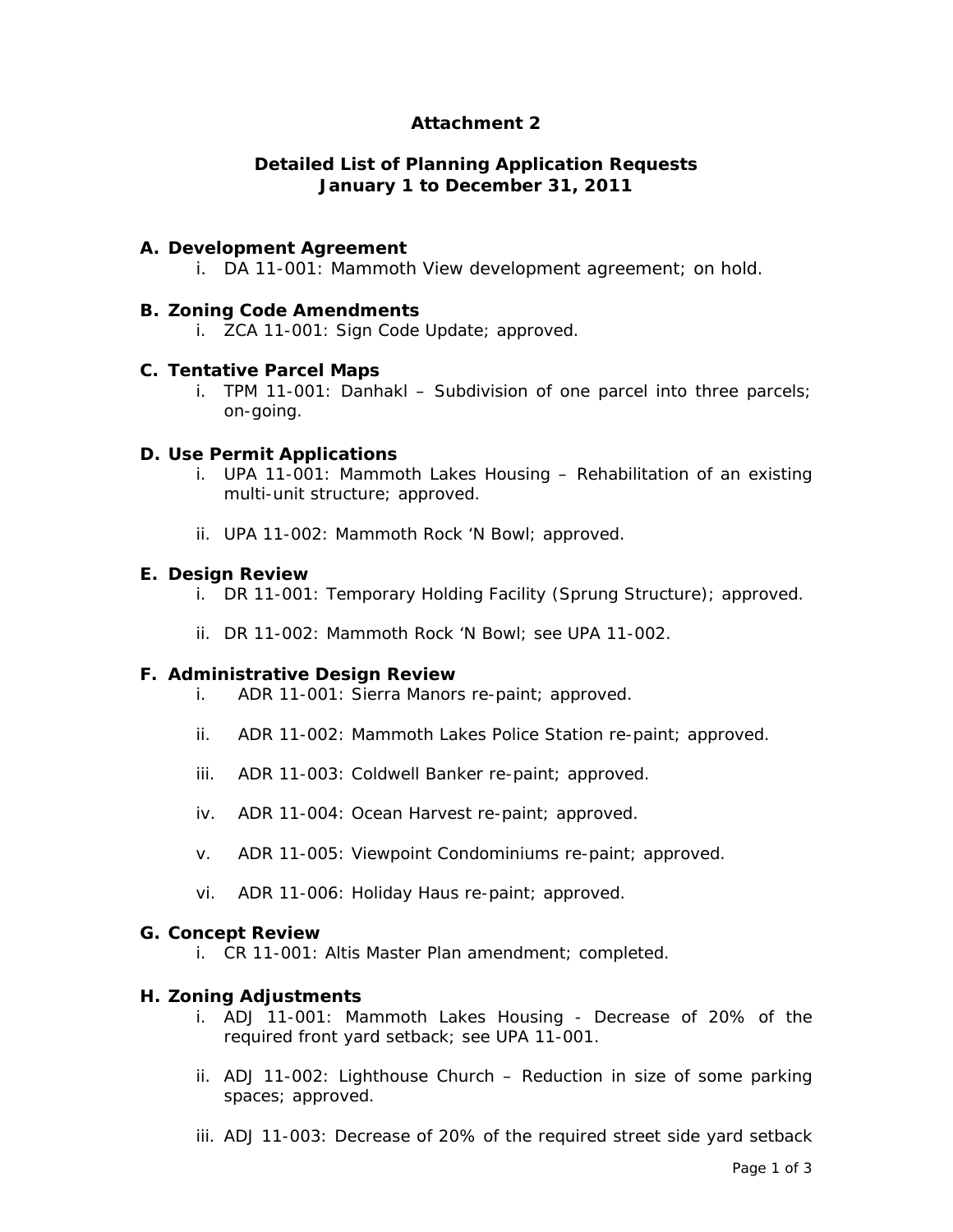and an increase of 5% in the permitted lot coverage; approved.

- iv. ADJ 11-004: Decrease of 20% of the required side yard setbacks; approved.
- v. ADJ 11-005: Decrease of 20% of the required front yard setback; approved.
- vi. ADJ 11-006: Request for an increase in the permitted lot coverage; withdrawn.

#### **I. Administrative Permits**

- i. AP 11-001: Lighthouse Church; see ADJ 11-002.
- ii. AP 11-003: Climbing Walls; approved.
- iii. AP 11-004: CrossFit; approved.
- iv. AP 11-005: BBQ Restaurant; withdrawn.
- v. AP 11-006: Red Lantern; approved.

#### **J. Time Extension Requests**

- i. TER 11-001: Sarraf (DR 2007-02); approved.
- ii. TER 11-002: Bungalows (TTM 36-242); on-going (approved 1/11/12).
- iii. TER 11-003: South Hotel (TTM 36-234); on-going (approved 1/11/12).
- iv. TER 11-004: Mammoth View (TTM 10-001); on-going (approved 2/8/12).
- **K. Sign Permits**: 19 sign permit applications were submitted; 18 were approved and one is on-going.
- **L. Tree Removal Permits**: 85 tree permit applications were submitted, and all were approved. Some tree permits included multiple trees, and many trees were removed for fuel reduction purposes to provide defensible space around residences and other structures. Other trees were removed because they were dead/dying or hazardous.
- **M. Building Permits & Certificates of Occupancy**: A total of 680 building permits were submitted in 2011. In 2011, two certificates of occupancy were issued for a duplex and one for a new detached unit (i.e. singlefamily homes).
- **N. Code Compliance**: During 2011, 150 code compliance cases were initiated and only nine are pending. Cases included trash, lighting, and sign complaints.